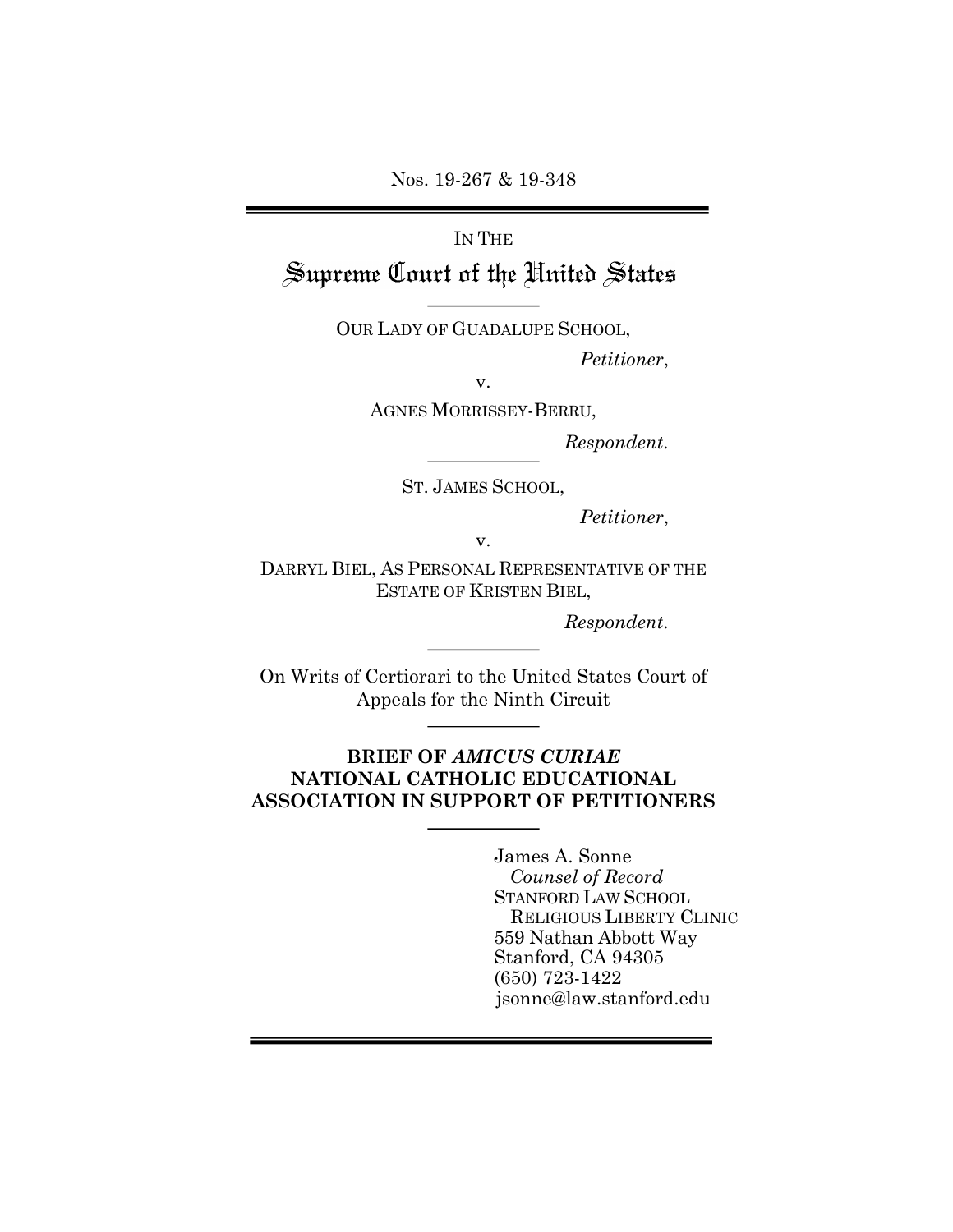## **TABLE OF CONTENTS**

|     |                                             | INTEREST OF AMICUS CURIAE 1                                                                                                          |  |  |  |
|-----|---------------------------------------------|--------------------------------------------------------------------------------------------------------------------------------------|--|--|--|
|     |                                             |                                                                                                                                      |  |  |  |
|     |                                             |                                                                                                                                      |  |  |  |
| I.  | Catholic School Teachers Are Central to the |                                                                                                                                      |  |  |  |
|     |                                             | A. Catholic theology animates and guides                                                                                             |  |  |  |
|     |                                             | B. Catholic schools in the United States<br>have advanced the Church's mission for                                                   |  |  |  |
|     |                                             | C. Lay educators lead the teaching ministry                                                                                          |  |  |  |
|     |                                             | D. St. James and Our Lady of Guadalupe<br>illustrate the indispensable role of lay<br>educators in the Catholic school mission 12    |  |  |  |
| II. |                                             | A Function-Centered Test for Ministerial<br><b>Status Honors Constitutional Principles Vital</b><br>to American Catholic Education14 |  |  |  |
|     |                                             | A. Religious autonomy and equality demand<br>an inclusive approach that does not<br>premise ministerial status on formalistic        |  |  |  |
|     |                                             | B. Given the stakes, the ministerial<br>exception requires an approach where<br>important religious function suffices16              |  |  |  |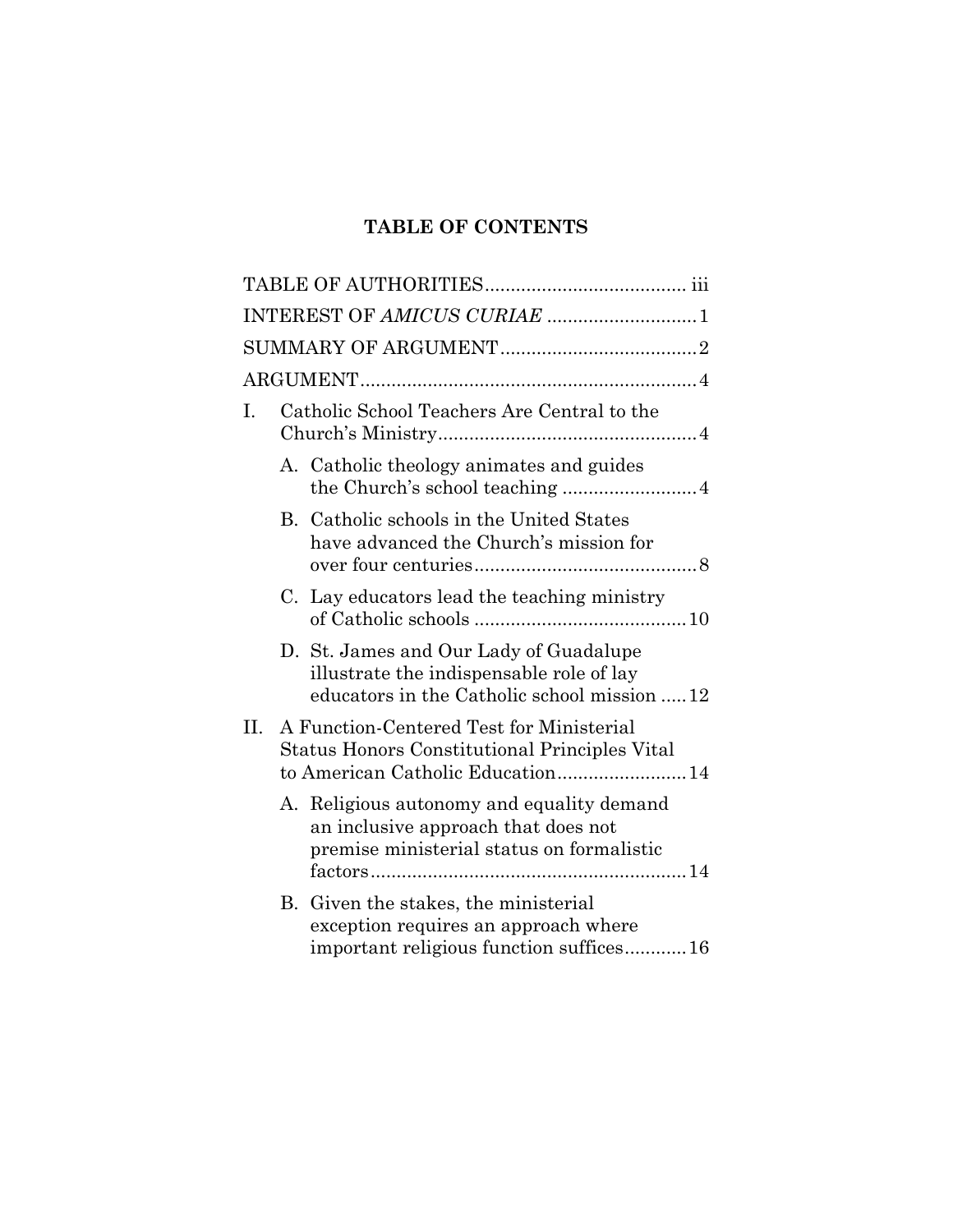| C. The Ninth Circuit ignored the important<br>religious functions of lay Catholic<br>teachers to the detriment of the Church |  |
|------------------------------------------------------------------------------------------------------------------------------|--|
|                                                                                                                              |  |
| III. A Formalistic Approach Also Hurts Minority                                                                              |  |
|                                                                                                                              |  |
|                                                                                                                              |  |

ii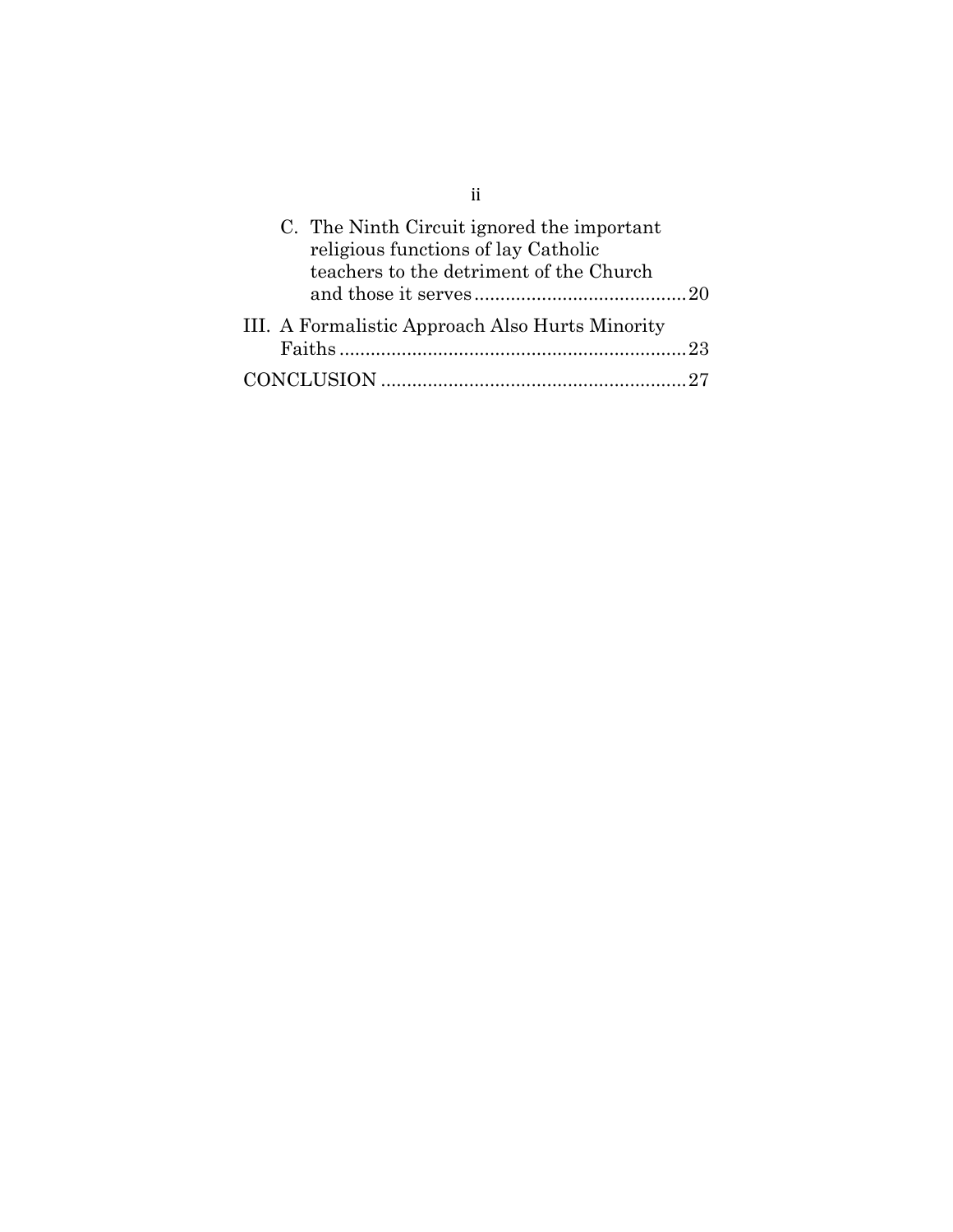## **TABLE OF AUTHORITIES**

# **Page(s)**

## **Cases**

| Biel v. St. James Sch.,                                                                                            |
|--------------------------------------------------------------------------------------------------------------------|
| Biel v. St. James Sch.,                                                                                            |
| Cannata v. Catholic Diocese of Austin,<br>700 F.3d 169 (5th Cir. 2012) 16                                          |
| Corp. of Presiding Bishop of Church of Jesus<br>Christ of Latter-day Saints v. Amos,                               |
| <i>Fratello v. Archdiocese of N.Y.,</i><br>863 F.3d 190 (2d Cir. 2017)  16, 17                                     |
| Grussgott v. Milwaukee Jewish Day Sch., Inc.,<br>882 F.3d 655 (7th Cir. 2018) 16, 17                               |
| Hosanna-Tabor Evangelical Lutheran Church<br>$&$ Sch. v. $EEOC,$                                                   |
| Kedroff v. St. Nicholas Cathedral of Russian<br>Orthodox Church,                                                   |
| Larson v. Valente,                                                                                                 |
| Lemon v. Kurtzman,                                                                                                 |
| McClure v. Salvation Army,<br>460 F.2d 553 (5th Cir. 1972) 14                                                      |
| Morrissey-Berru v. Our Lady of<br>Guadalupe Sch., No. 17-56624, 2019<br>WL 1952853 (9th Cir. Apr. 30, 2019) passim |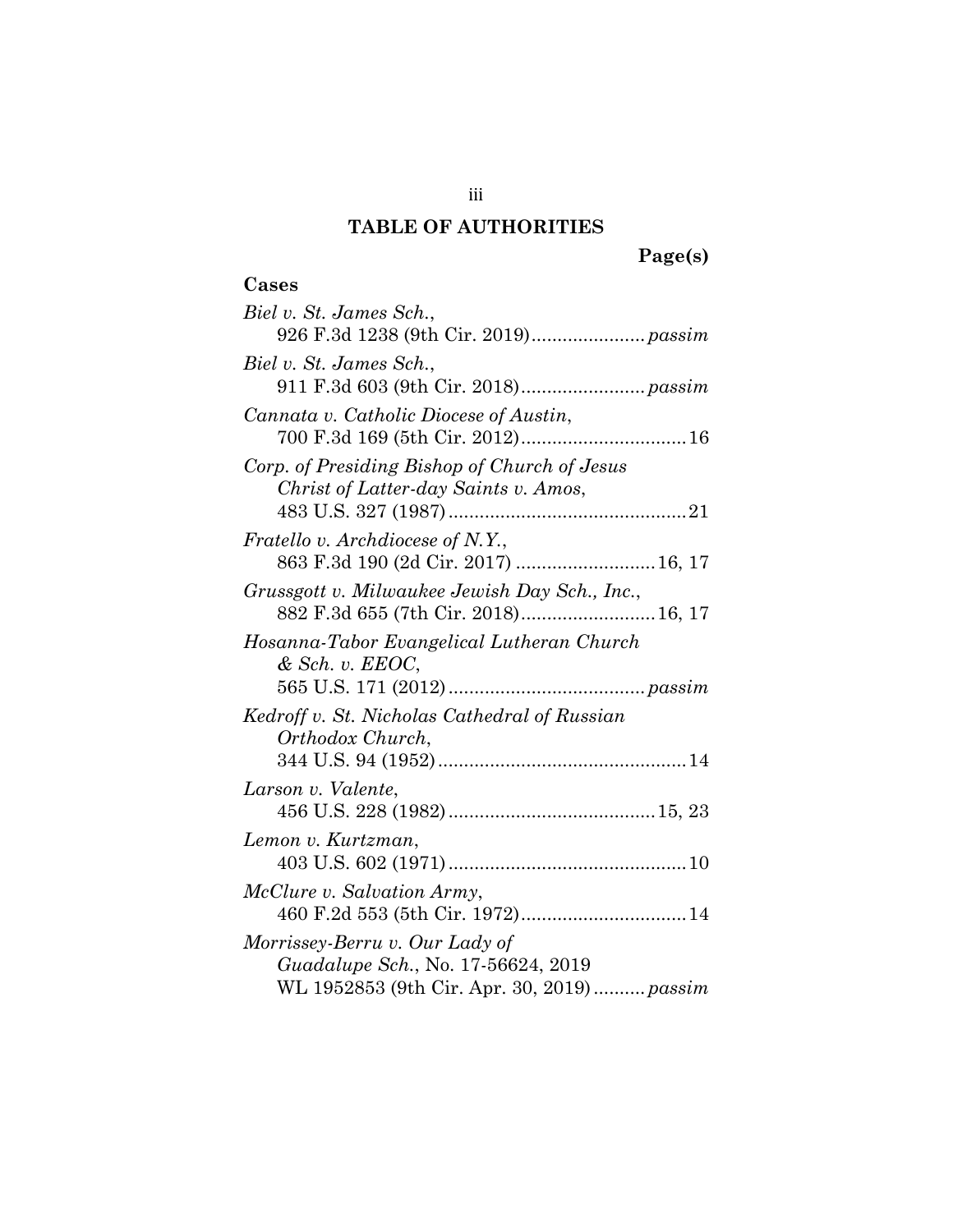| NLRB v. Catholic Bishop of Chicago,                                 |  |
|---------------------------------------------------------------------|--|
| Serbian E. Orthodox Diocese v. Milivojevich,                        |  |
| Temple Emanuel of Newton v. Mass. Comm'n<br>Against Discrimination, |  |
| W. Va. State Bd. of Educ. v. Barnette,                              |  |

## **Constitutional Provisions**

## **Rules**

## **Other Authorities**

## iv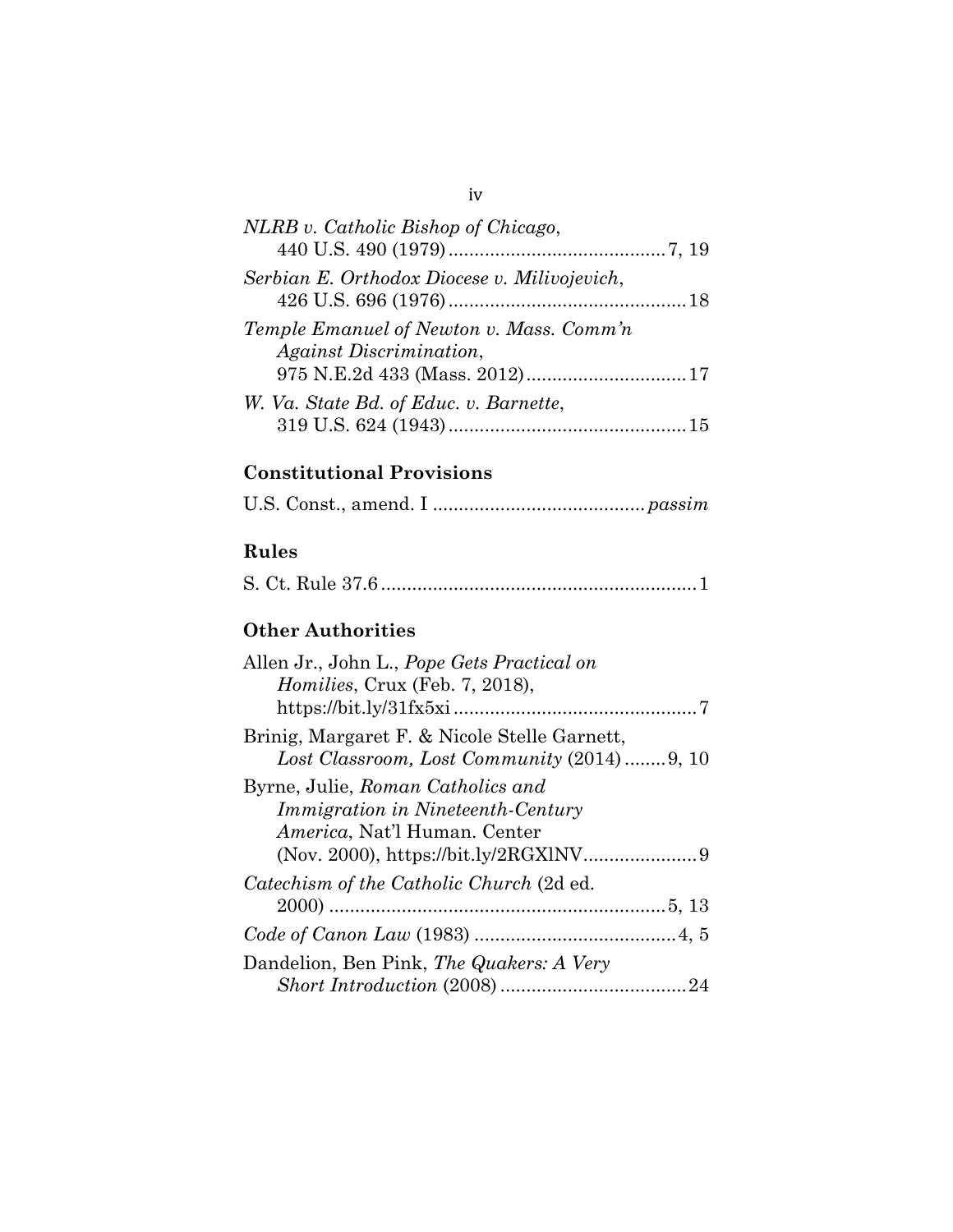| The Digital Pulpit: A Nationwide Analysis of<br>Online Sermons, Pew Res. Ctr. (Dec. 16,                                              |  |
|--------------------------------------------------------------------------------------------------------------------------------------|--|
| <i>Engaging Sikh Leaders, USC Ctr. for Religion</i><br>& Civic Culture (Apr. 13, 2016),                                              |  |
| <i>History of the School</i> , St. James Cath. Sch.,                                                                                 |  |
| The Holy Bible (New Revised Standard                                                                                                 |  |
| Jacobs, Richard M., U.S. Catholic Schools<br>and the Religious Who Served in Them                                                    |  |
| Jacobs, Richard M., U.S. Catholic Schools<br>and the Religious Who Served in Them<br>$(pt. 3), 2 J. Cath. Educ. 159 (1998) \dots 11$ |  |
| Jeffries Jr., John C. & James E. Ryan, A<br>Political History of the Establishment                                                   |  |
| Lucia, Amanda, Hinduism in America, in<br>Oxford Research Encyclopedia of Religion                                                   |  |
| Ludwig, Theodore M., Ordination, in<br><i>Encyclopedia of Religion</i> (Lindsay Jones                                                |  |
| Lund, Christopher C., In Defense of the<br>Ministerial Exception, 90 N.C. L. Rev. 1                                                  |  |
| McNeil, Betty Ann, <i>Historical Perspectives on</i>                                                                                 |  |
| Myrdal, Gunnar, The Black Church in<br>America (Hart M. Nelsen et al. eds., 1971)25                                                  |  |

v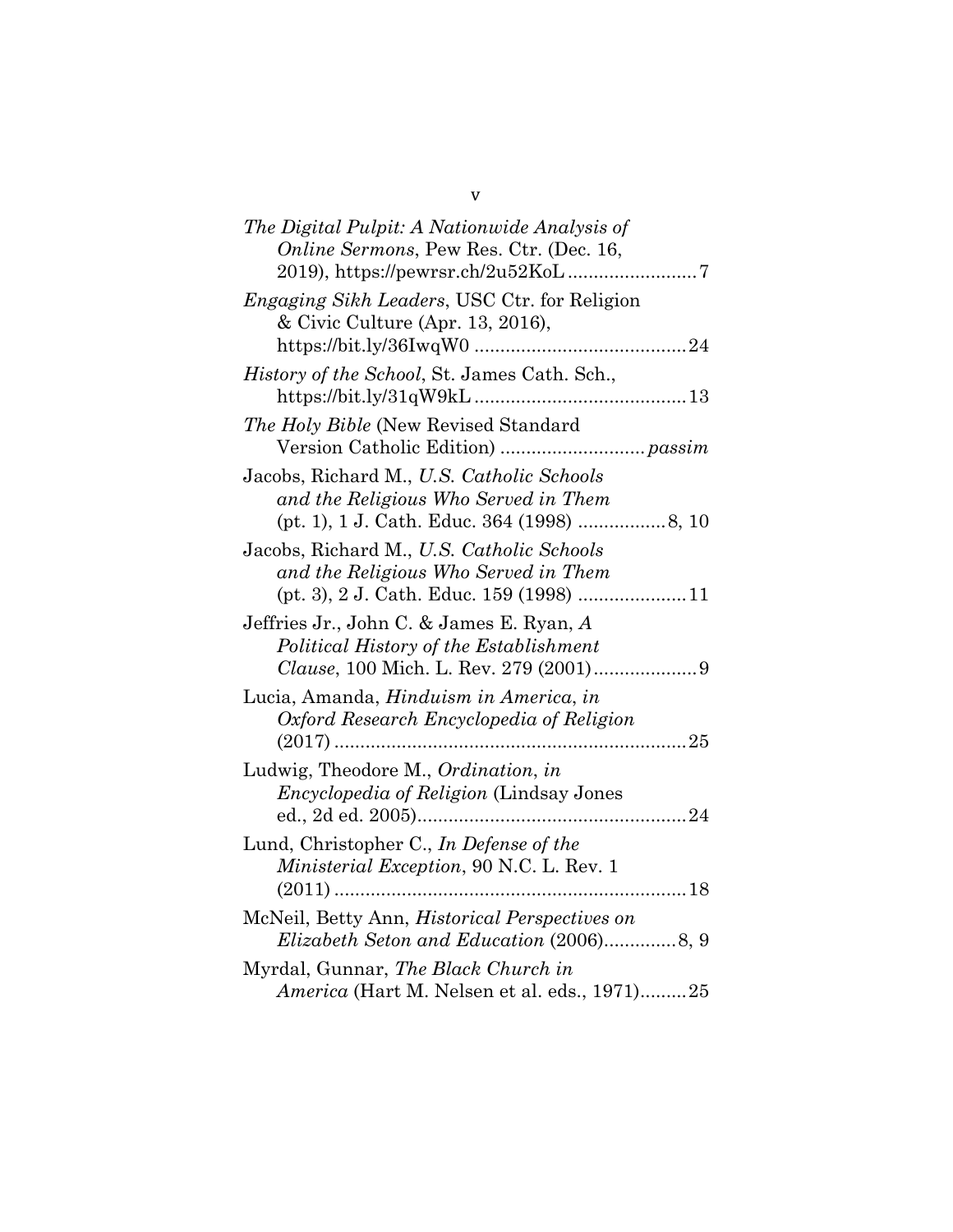| Nat'l Catholic Educ. Ass'n, United States                                          |
|------------------------------------------------------------------------------------|
| Catholic Elementary and Secondary                                                  |
| Schools 2019-2020: The Annual                                                      |
| <b>Statistical Report on Schools, Enrollment</b>                                   |
|                                                                                    |
| Norman, R. Stanton, The Baptist Way:<br>Distinctives of a Baptist Church (2005) 24 |
| Pope Benedict XVI, Caritas in Veritate                                             |
| Pope John Paul II, Ex Corde Ecclesiae                                              |
|                                                                                    |
| Pope John Paul II, Message to the National                                         |
| Catholic Educational Association                                                   |
|                                                                                    |
| Pope Paul VI, Dignitatis Humanae (1965)2, 23, 26                                   |
| Pope Paul VI, Gravissimum Educationis                                              |
|                                                                                    |
| Pope Paul VI, Lumen Gentium (1964)11, 13                                           |
| Pope Paul VI, Perfectae Caritatis (1965) 11                                        |
|                                                                                    |
| Sacred Congregation for Catholic Educ., The                                        |
|                                                                                    |
| Sacred Congregation for Catholic Educ., Lay                                        |
| Catholics in Schools: Witnesses to Faith                                           |
|                                                                                    |
| Sacred Congregation for Catholic Educ., The                                        |
| Religious Dimension of Education (1988)6                                           |
| Sarma, Deepak, The Asian Religious Context:                                        |
| Focus on Hinduism, in Religious                                                    |
| Leadership: A Reference Handbook                                                   |
| (Sharon Henderson Callahan ed., 2013)25                                            |

vi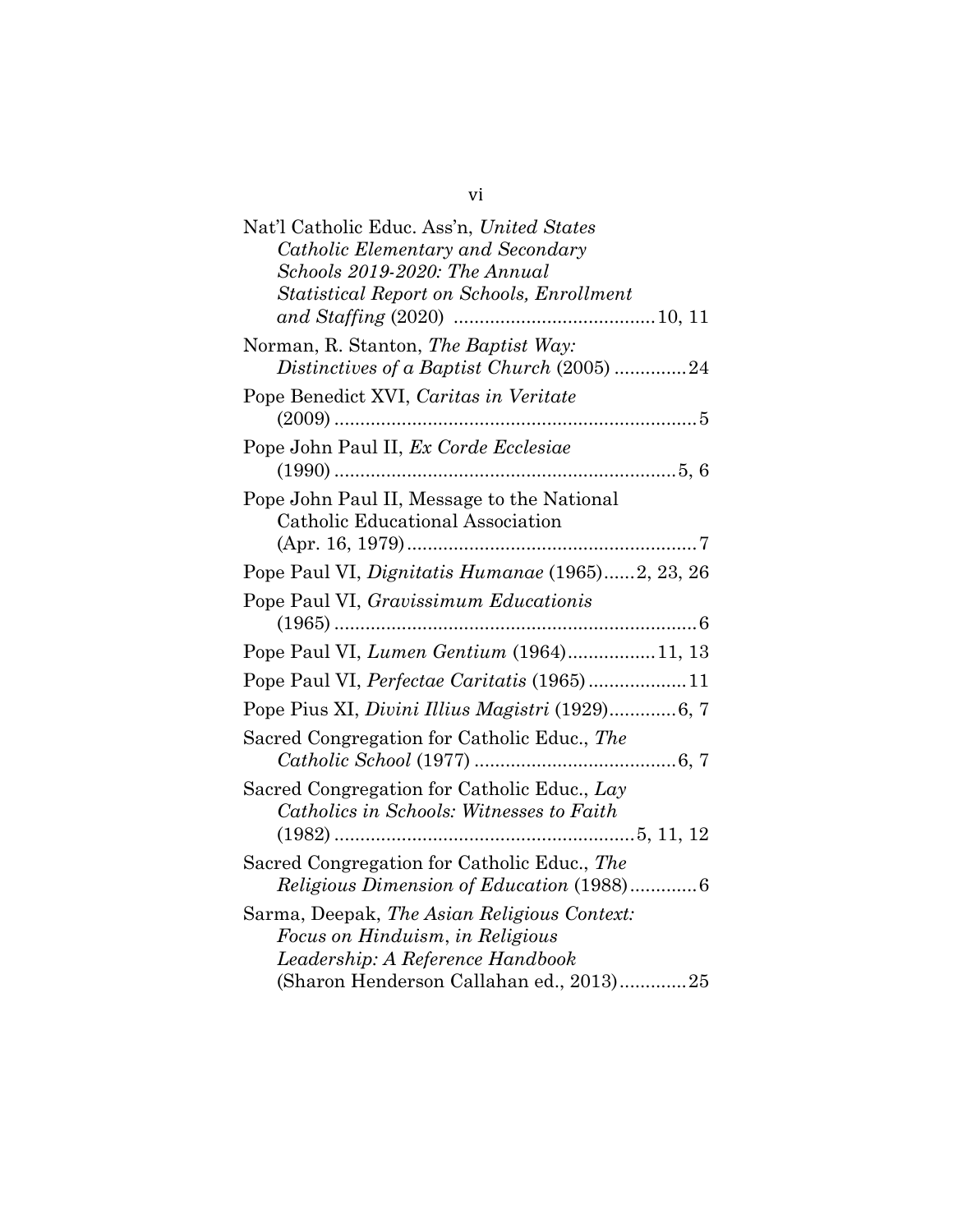| Tsomo, Karma Lekshe, Buddhist Women and       |
|-----------------------------------------------|
| Religious Leadership, in Religious            |
| Leadership: A Reference Handbook              |
| (Sharon Henderson Callahan ed., 2013)24       |
| U.S. Conference of Catholic Bishops, National |
| The Watchtower, Who Are God's Ministers       |
|                                               |
| Wood, James E., Churches and Tax              |
| <i>Exemption</i> , 11 J. Church & State 197   |
|                                               |

vii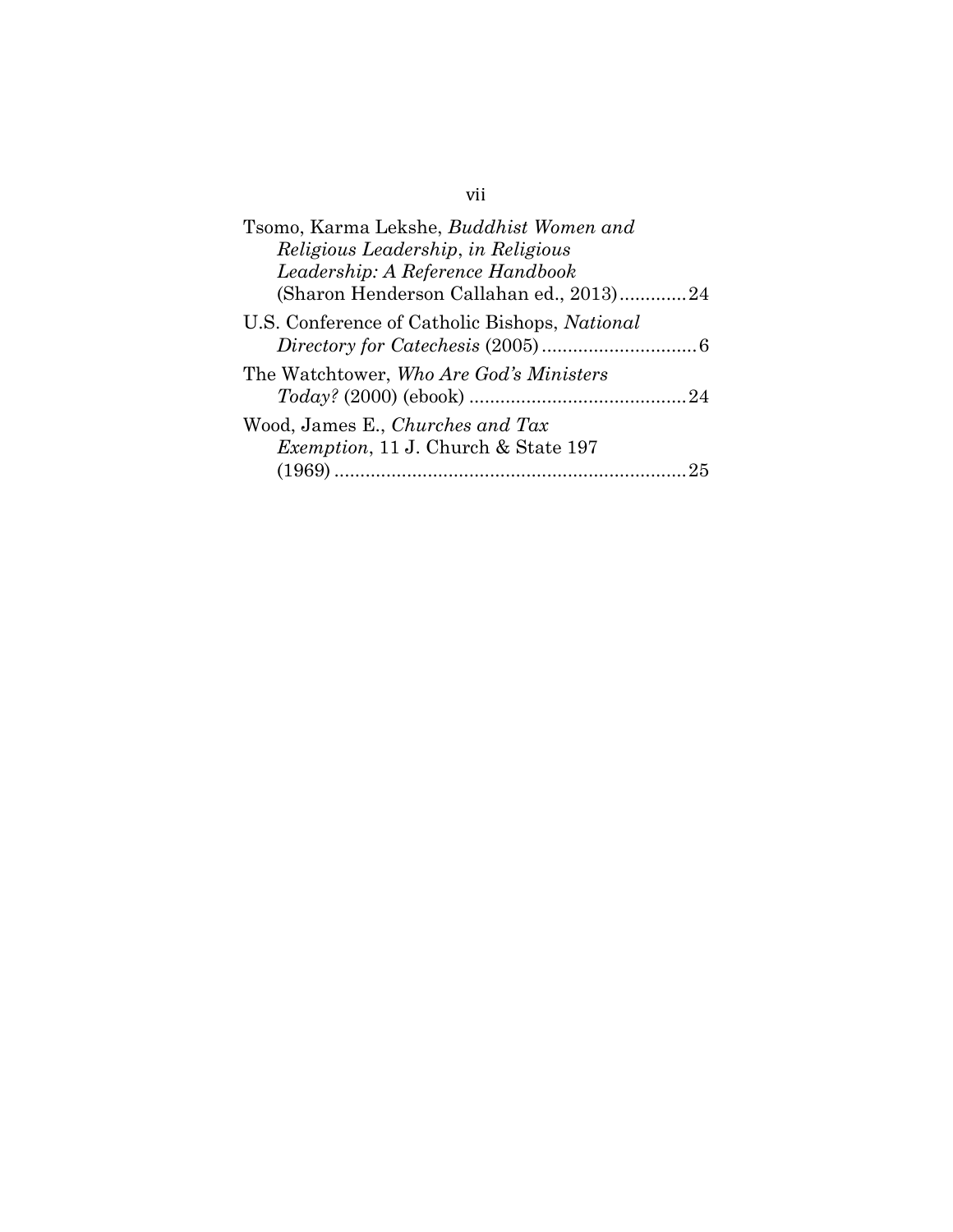#### **INTEREST OF** *AMICUS CURIAE***<sup>1</sup>**

The National Catholic Educational Association (NCEA) is the oldest and largest professional organization of Catholic educators in the United States. Founded at the turn of the last century, NCEA represents 150,000 Catholic teachers who serve nearly two million students across the country. The organization supports the Church's teaching mission through professional development, faith formation, and advocacy. NCEA serves as a national voice for Catholic school communities.

Education is central to the ministry of the Roman Catholic Church, arising from the call of Jesus Christ to "make disciples of all nations, . . . teaching them to obey everything that I have commanded you." *Matthew* 28:19-20 (New Revised Standard Version Catholic Edition). Consequently, a rich and indispensable theological basis animates the Catholic school mission. And because Catholic schools depend on classroom teachers to carry out this mission, NCEA promotes the broad freedom of these schools in choosing who to entrust with the important religious functions that make it all possible. Absent that freedom, the very identity and survival of American Catholic schools—and the vital ministry they have provided for centuries—is in peril.

Dedicated to the teachings of the Catholic Church's Second Vatican Council, NCEA likewise

<sup>1</sup> Pursuant to Rule 37.6, counsel for *amicus curiae* states that no counsel for a party authored this brief in whole or in part, and that no person other than *amicus* or its counsel made a monetary contribution to this brief. The parties have provided written or blanket consent to the filing of this brief.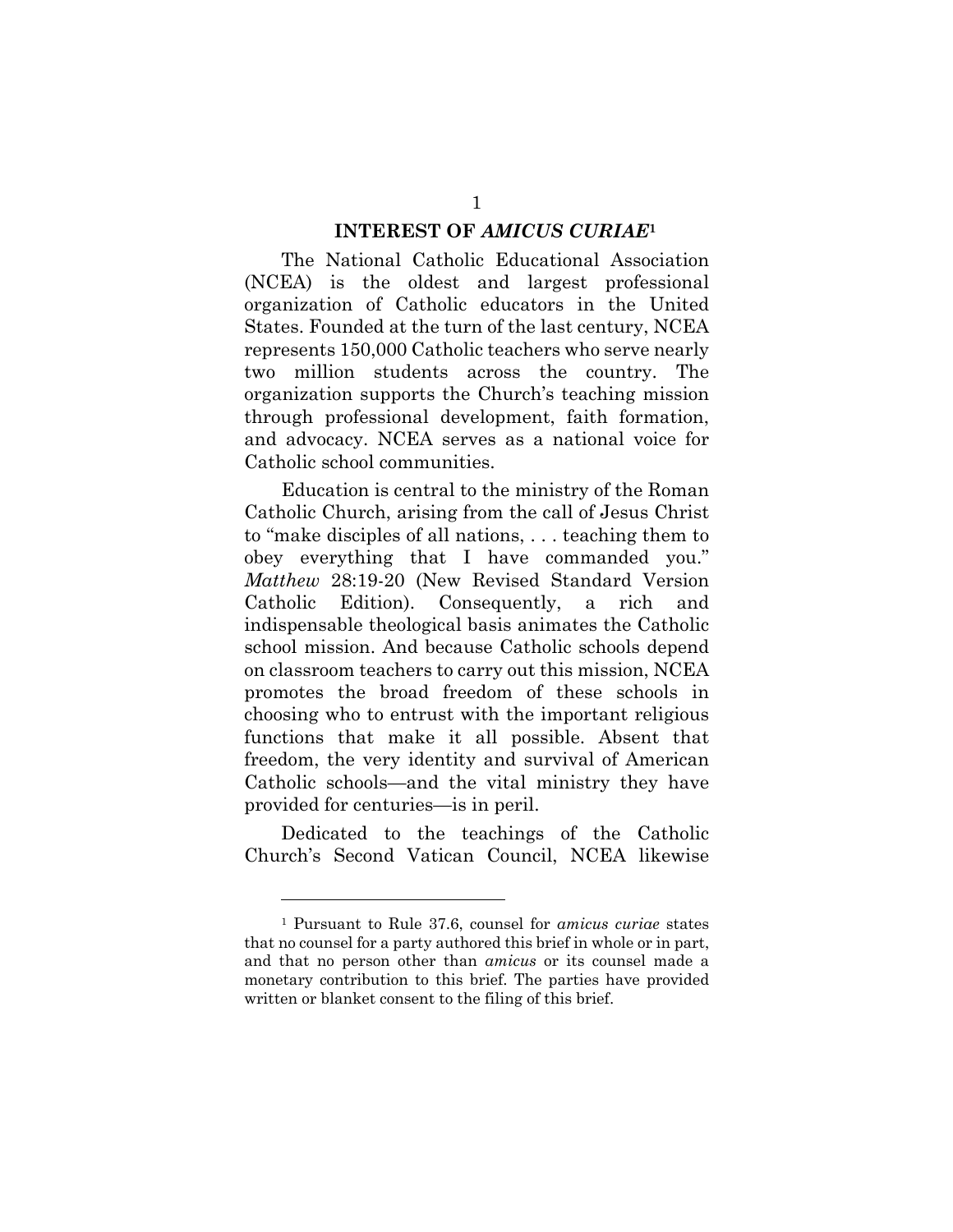stands by the right of all faiths to religious liberty as a matter of human dignity. As Vatican II proclaimed, all religious groups have "the right not to be hindered, either by legal measures or by administrative action on the part of the government, in the selection, training, appointment, and transferral of their own ministers." Pope Paul VI, *Dignitatis Humanae* ¶ 4 (1965). The Church cherishes for others the same organizational autonomy it seeks for itself.

NCEA therefore urges this Court to confirm the sufficiency of religious function in applying the ministerial exception. This approach recognizes the inextricable relationship between a religious entity and those charged with realizing its mission, in honor of the profound constitutional principles at stake.

#### **SUMMARY OF ARGUMENT**

This case presents a constitutional question that will determine the religious autonomy of thousands of Catholic schools in the United States: Can a Catholic school teacher's important religious functions—that is, teaching the Church's faith and carrying out its mission—alone render her a "minister" of that faith?

In light of Church teaching, the answer to that central question is an unequivocal "yes." After all, the Church's educational initiatives go to the very heart of its mission—aiming, above all else, to impart the faith to the next generation. The Catholic approach to education is irreducibly theological: Catholic schools strive for the "complete formation of the human person" and view Jesus Christ as the ultimate objective of each student's search for meaning. And the Church today entrusts this ministry to lay educators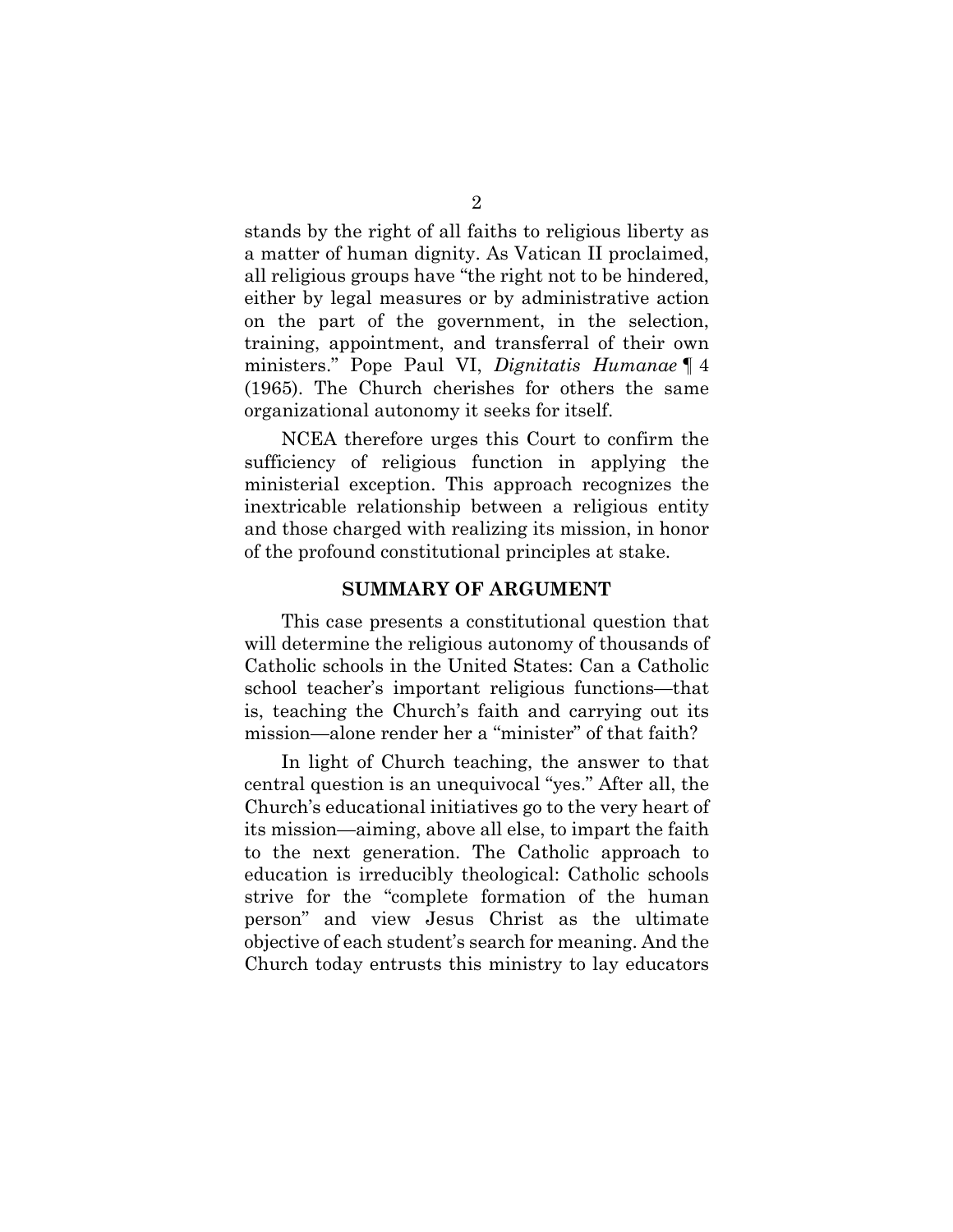like Respondents, whom parents nationwide depend upon for their children's faith formation.

In *Hosanna-Tabor Evangelical Lutheran Church & School v. EEOC*, this Court made clear that while a teacher's title, training, and use of title may indicate ministerial status, such formalities are not necessary for the exception to apply; rather, they are mere considerations in a flexible analysis. 565 U.S. 171, 190-92 (2012). As members of this Court stressed in concurrence, this holistic approach best comports with constitutional norms of religious autonomy and equality. *See generally id.* at 198-206 (Alito, J., joined by Kagan, J., concurring). *Hosanna-Tabor*, these members added, also left undisturbed a decades-long consensus among lower courts that treats religious function as the lodestar of the ministerial exception.

Contrary to this guidance, as well as the approach of courts across the country and a dissent by nine colleagues from denial of en banc review, the Ninth Circuit panel decisions applied a narrow and rigid interpretation of the ministerial exception. For though the two panels readily acknowledged the important religious responsibilities of Catholic school teachers, they declared such teachers cannot be ministers absent a religious title, training, or use of title like that of Cheryl Perich, the teacher in *Hosanna-Tabor*.

This "resemblance-to-Perich" test imposes a definition of minister that is foreign to the Catholic Church's own understanding of its theologically driven approach to education. *Biel v. St. James Sch.*, 926 F.3d 1238, 1243 (9th Cir. 2019) (Nelson, J., dissenting from denial of rehearing en banc). More broadly, it contradicts both the constitutional principles and mechanics of the ministerial exception. Imposing this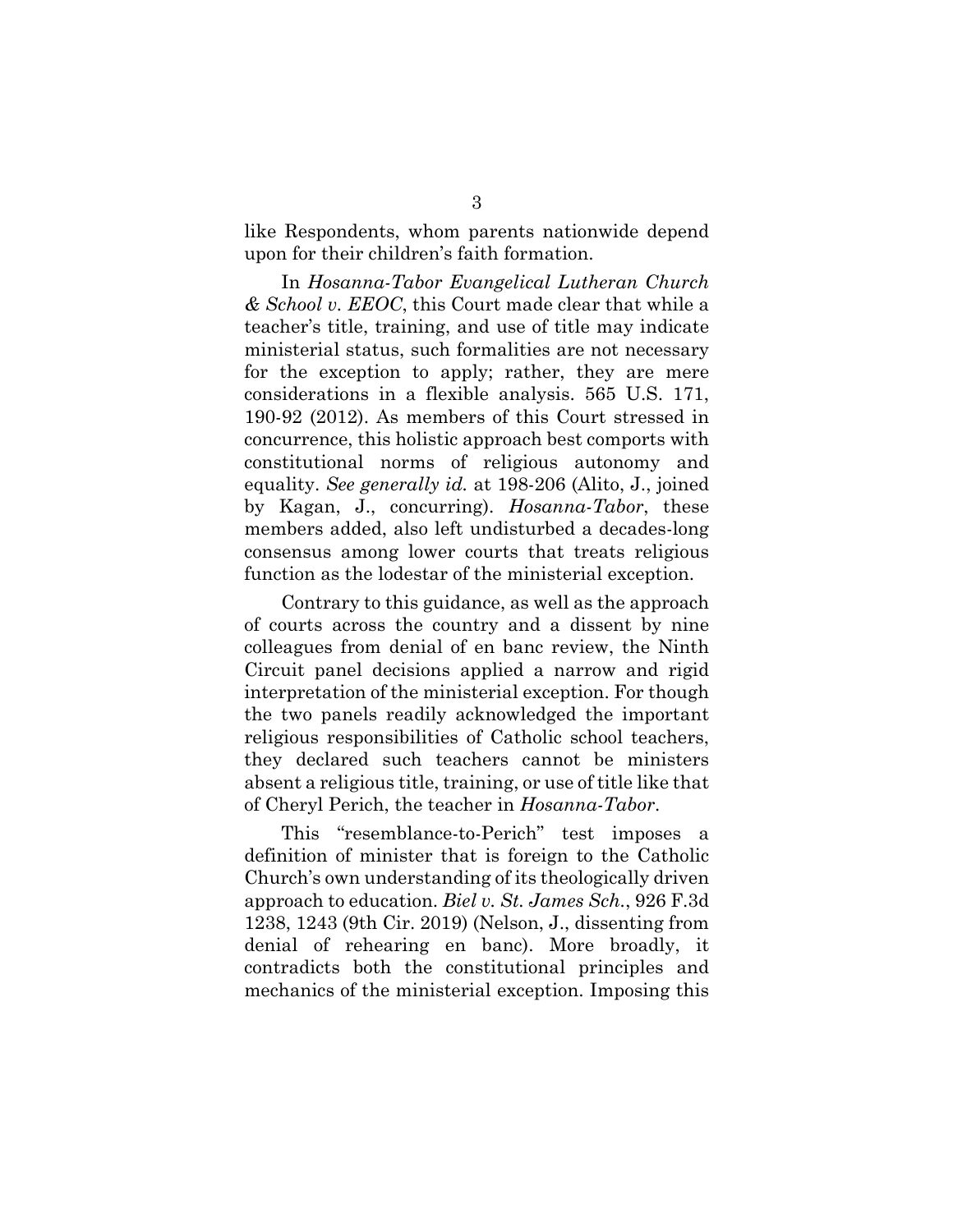sort of orthodoxy test for ministerial status violates church autonomy by interfering with religious organizations' authority to employ ministers according to their criteria, not the state's. And, in the process, rejecting ministerial status for those with important religious functions will also result in secular courts becoming enmeshed in religious matters when judging the merits of the underlying employment dispute.

Although the present cases involve Catholic schools, their implications extend further. The narrow approach urged by the Ninth Circuit would also exclude minority-faith communities from the religious liberty afforded others. These communities would be penalized for approaches to ministry different from the Lutheran Church-Missouri Synod in *Hosanna-Tabor* or, worse yet, be coerced to conform. A functioncentered application, instead, honors principles of church autonomy, denominational equality, and respect for religious diversity. It must prevail.

#### **ARGUMENT**

## **I. Catholic School Teachers Are Central to the Church's Ministry.**

## **A. Catholic theology animates and guides the Church's school teaching.**

The Roman Catholic Church founded schools in response to the call of Jesus Christ to "make disciples of all nations, . . . teaching them to obey everything that I have commanded you." *Matthew* 28:19-20 (New Revised Standard Version Catholic Edition); *Code of Canon Law* ¶ 794 § 1 (1983) ("The duty and right of educating belongs in a special way to the Church, to which has been divinely entrusted the mission . . . .").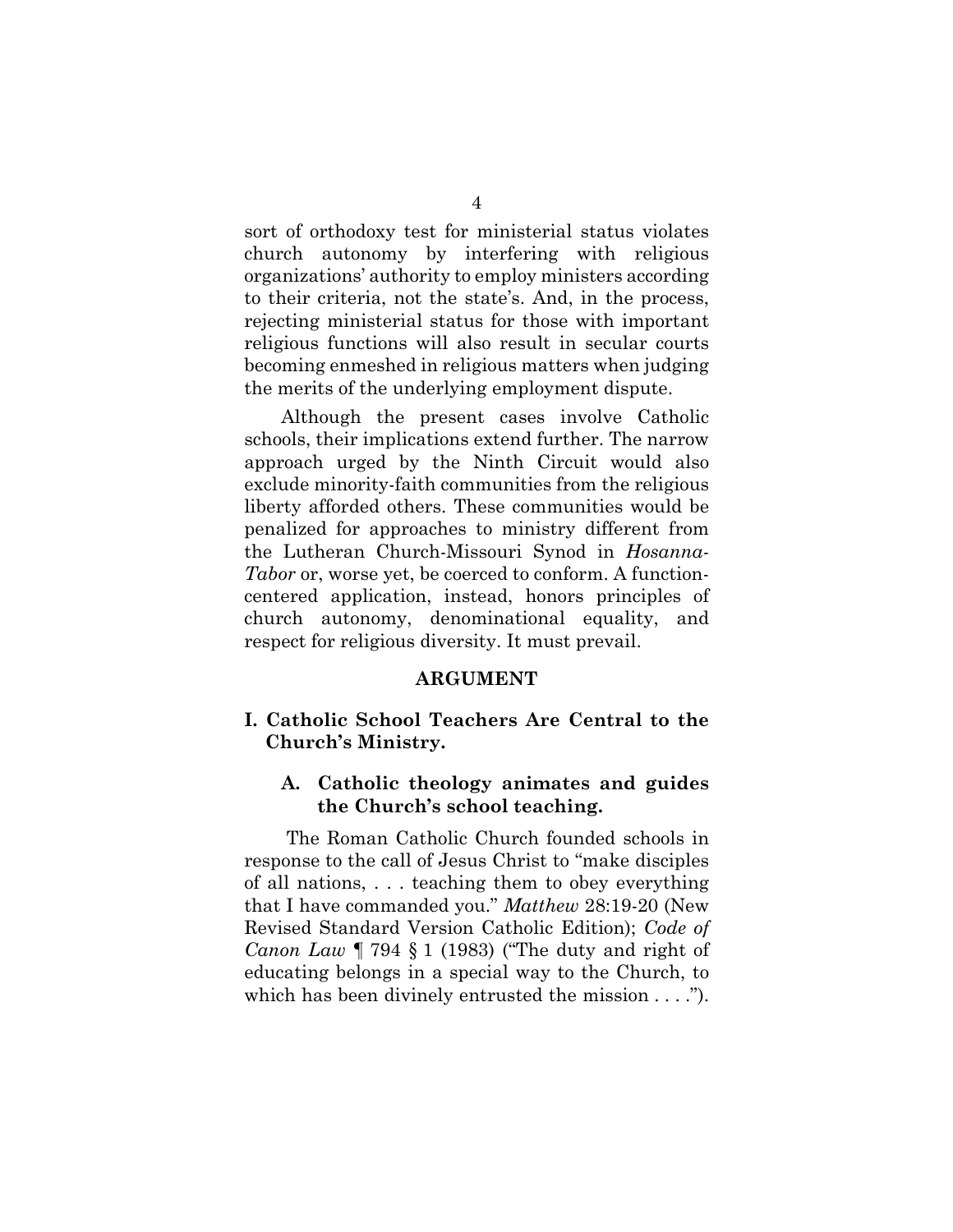In fulfilling this sacred mission, the Church acts as both "Mother and Teacher," tasked with announcing Christ's message and helping all people live a Christian life. *Catechism of the Catholic Church*  ¶¶ 2030-32 (2d ed. 2000); *see also Code of Canon Law*, *supra*, ¶¶ 794-96. Catholic educational initiatives which date back to the second century—are therefore "born from the heart of the church." Pope John Paul II, *Ex Corde Ecclesiae* ¶ 1 (1990). They derive from and serve Christ Himself as "Teacher and Lord." *Id.*; *John*  13:13.

Driven by this divine call, the Church's approach to education is distinctive and irreducibly theological. Catholic education strives for the "complete formation of the human person." *Code of Canon Law*, *supra*, ¶ 795. The concept of "integral formation" aims to teach knowledge and professional skills, while also inculcating the doctrine, moral precepts, and social values of the Church. Sacred Congregation for Catholic Educ., *Lay Catholics in Schools: Witnesses to Faith* ¶ 17 (1982).

This all-encompassing approach arises from a central Catholic belief: God creates every person in His "image and likeness," with inherent dignity and an eternal destiny. *Catechism of the Catholic Church*, *supra*, ¶ 1700; *see also Genesis* 1:26-27. As Pope Benedict XVI emphasized, "in order to educate, it is necessary to know the nature of the human person." Pope Benedict XVI, *Caritas in Veritate* ¶ 61 (2009). Because their students are not only physical and intellectual, but also spiritual, moral, and social, Catholic teachers must attend to all these needs. In short, Catholic education prepares its pupils for what they must be and do "here below," so as to "attain the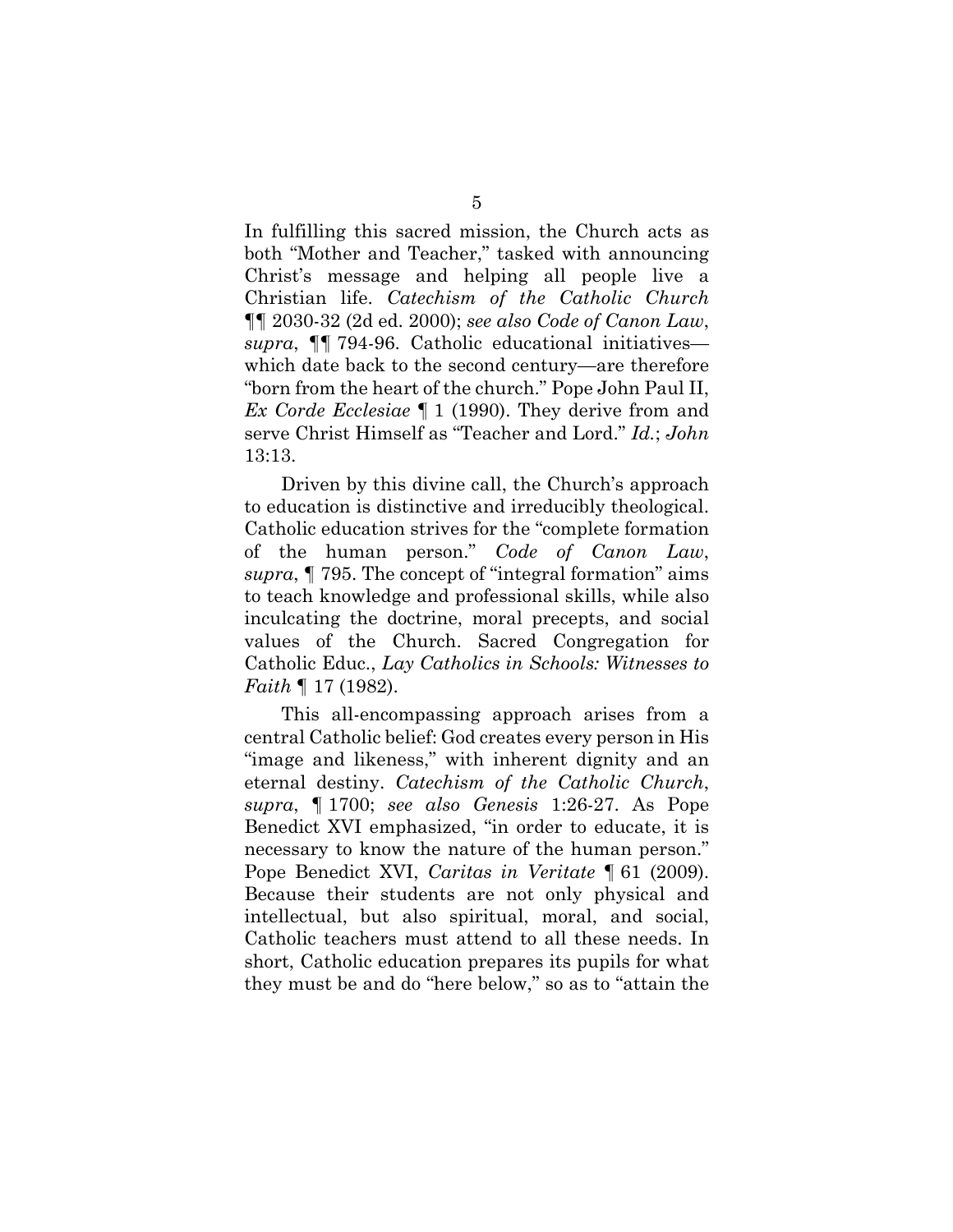sublime end" for which God made them. Pope Pius XI, *Divini Illius Magistri* ¶ 7 (1929).

Just as the human person is multi-faceted, so is knowledge. The Catholic approach does not segregate faith and reason. Rather, the two engage in constant and dynamic dialogue as the "witness to the unity of all truth." Pope John Paul II, *Ex Corde Ecclesiae*, *supra*, ¶ 17; *see also* Sacred Congregation for Catholic Educ., *The Religious Dimension of Education* ¶ 34 (1988) ("The Catholic school . . . is based on an educational philosophy in which faith, culture and life are brought into harmony."). From the Catholic perspective, faith seeks understanding. And intellectual inquiry necessarily leads to ultimate questions, to which faith responds. The Church encourages students in this dialogue, in the hope of "the discovery of Truth itself": namely, Jesus Christ. Sacred Congregation for Catholic Educ., *The Catholic School* ¶ 41 (1977); *see also John* 14:6 ("I am the way, and the truth, and the life.").

Finally, in a Catholic school, teachers are the conduits of the faith. The Church views the Catholic school mission as depending "almost entirely" on teachers, who support Catholic parents by providing formal religious education to their children. Pope Paul VI, *Gravissimum Educationis* ¶ 8 (1965). In fact, many American bishops require Catholic parents to enroll their children in either Catholic school or a separate "Sunday school" program. *See, e.g.*, U.S. Conference of Catholic Bishops, *National Directory for Catechesis* 204 (2005); Pope Paul VI, *Gravissimum Educationis*, *supra*, ¶ 8 (noting parents' "duty" to entrust their children "to Catholic schools wherever and whenever it is possible"). Catholic parents, and the Church more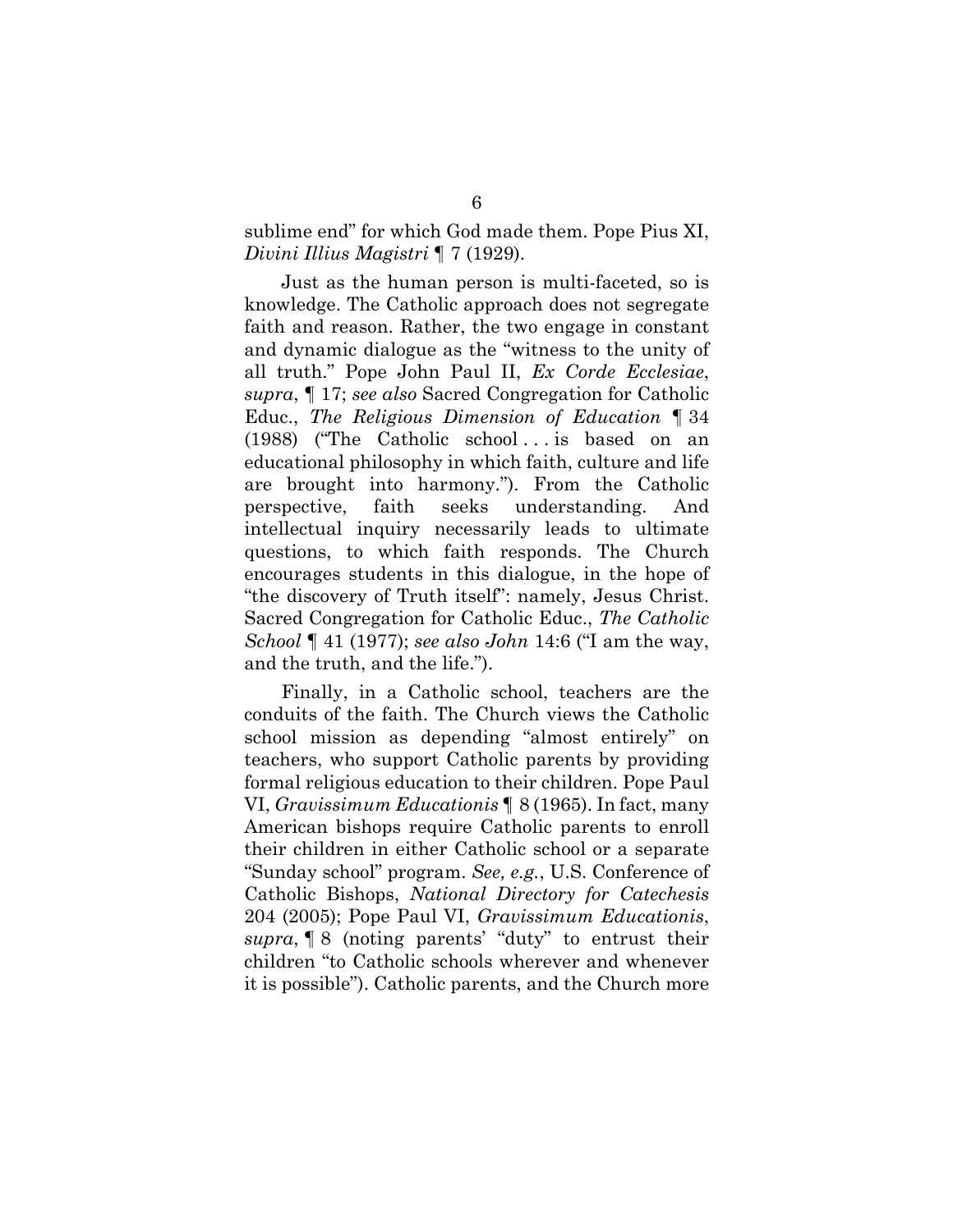broadly, rely on Catholic school teachers to impart the faith to the next generation. *See* Sacred Congregation for Catholic Educ., *supra*, *The Catholic School* ¶ 43.2

Properly understood, therefore, every aspect of Catholic education bears religious significance and teachers are at the head of the class, both literally and theologically. For the Church's mission informs "the whole organization of the school, and its teachers, the syllabus, and textbooks." Pope Pius XI, *Divini Illius Magistri*, *supra*, ¶ 80; *see also NLRB v. Catholic Bishop of Chicago*, 440 U.S. 490, 501 (1979) ("[W]e have recognized the critical and unique role of the teacher in fulfilling the mission of a church-operated school."). Or, as Pope John Paul II articulated in an address to NCEA, "Catholic education is above all a question of communicating Christ, of helping form Christ" in students' lives. Pope John Paul II, Message to the National Catholic Educational Association (Apr. 16, 1979).

<sup>2</sup> This emphasis on school-based faith education could be compared with the education a child might otherwise receive in church. Pope Francis, for example, has recently urged priests to keep homilies—the priest's sermon during the Holy Mass—to ten minutes. John L. Allen, *Pope Gets Practical on Homilies*, Crux (Feb. 7, 2018), https://bit.ly/31fx5xi. A recent national study of homilies found they last only fourteen minutes on average. *The Digital Pulpit: A Nationwide Analysis of Online Sermons*, Pew Res. Ctr. (Dec. 16, 2019), https://pewrsr.ch/2u52KoL. Therefore, children who attend Catholic schools receive the bulk of their religious education there. *See, e.g.*, Appellant's Excerpts of Record at 36, *Biel v. St. James Sch.*, 911 F.3d 603 (9th Cir. 2018) (No. 17- 55180) (noting Ms. Biel was required to devote 200 minutes per week to the subject of religion); Appellant's Excerpts of Record at 67, *Morrissey-Berru v. Our Lady of Guadalupe Sch.*, No. 17- 56624, 2019 WL 1952853 (9th Cir. Apr. 30, 2019) (stating Ms. Morrissey-Berru taught religion classes on a daily basis).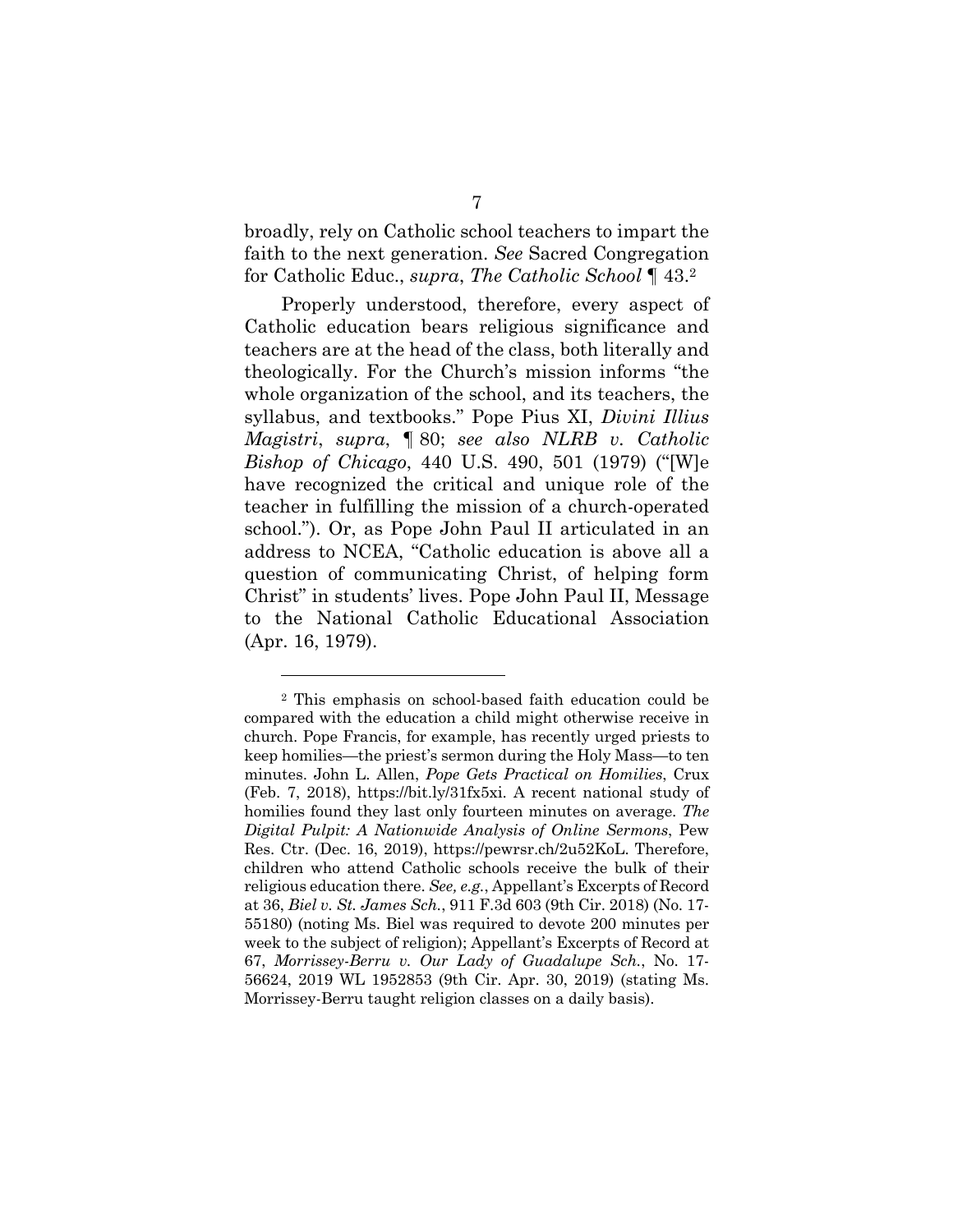## **B. Catholic schools in the United States have advanced the Church's mission for over four centuries.**

Given the missionary nature of Catholic education, the long history of Catholic schools in the United States comes as no surprise. Formal Catholic education in North America dates back to the early seventeenth century, when Franciscan friars opened a school in Saint Augustine, Florida. Betty Ann McNeil, *Historical Perspectives on Elizabeth Seton and Education*, 9 J. Cath. Educ. 284, 285 (2006). Soon thereafter, Jesuits started teaching in New York and Montreal, where their pupils included Saint Kateri Tekakwitha. *Id.* Meanwhile, the Ursuline Sisters came from France to Louisiana to educate girls and young women across "all religious, social, and economic strata," ensuring disadvantaged pupils could attend for free. Richard M. Jacobs, *U.S. Catholic Schools and the Religious Who Served in Them* (pt. 1), 1 J. Cath. Educ. 364, 370 (1998) [hereinafter Jacobs Pt. 1].

In the 1800s, Elizabeth Ann Seton—a widow and Catholic convert who would become the first American Saint—founded the Sisters of Charity of Saint Joseph's, a religious order dedicated to teaching. McNeil, *supra*, at 285-86. The Sisters opened schools nationwide "on the enduring values of respect and equality," shunning contemporary prejudices and welcoming students from diverse backgrounds. *Id.* at 298-99. Among these schools was Saint Joseph's Academy, the country's first free all-girls school staffed by religious women. *Id.* Notably, the Sisters carried on the Catholic school mission by forming both "minds and hearts" and addressing the "intellectual,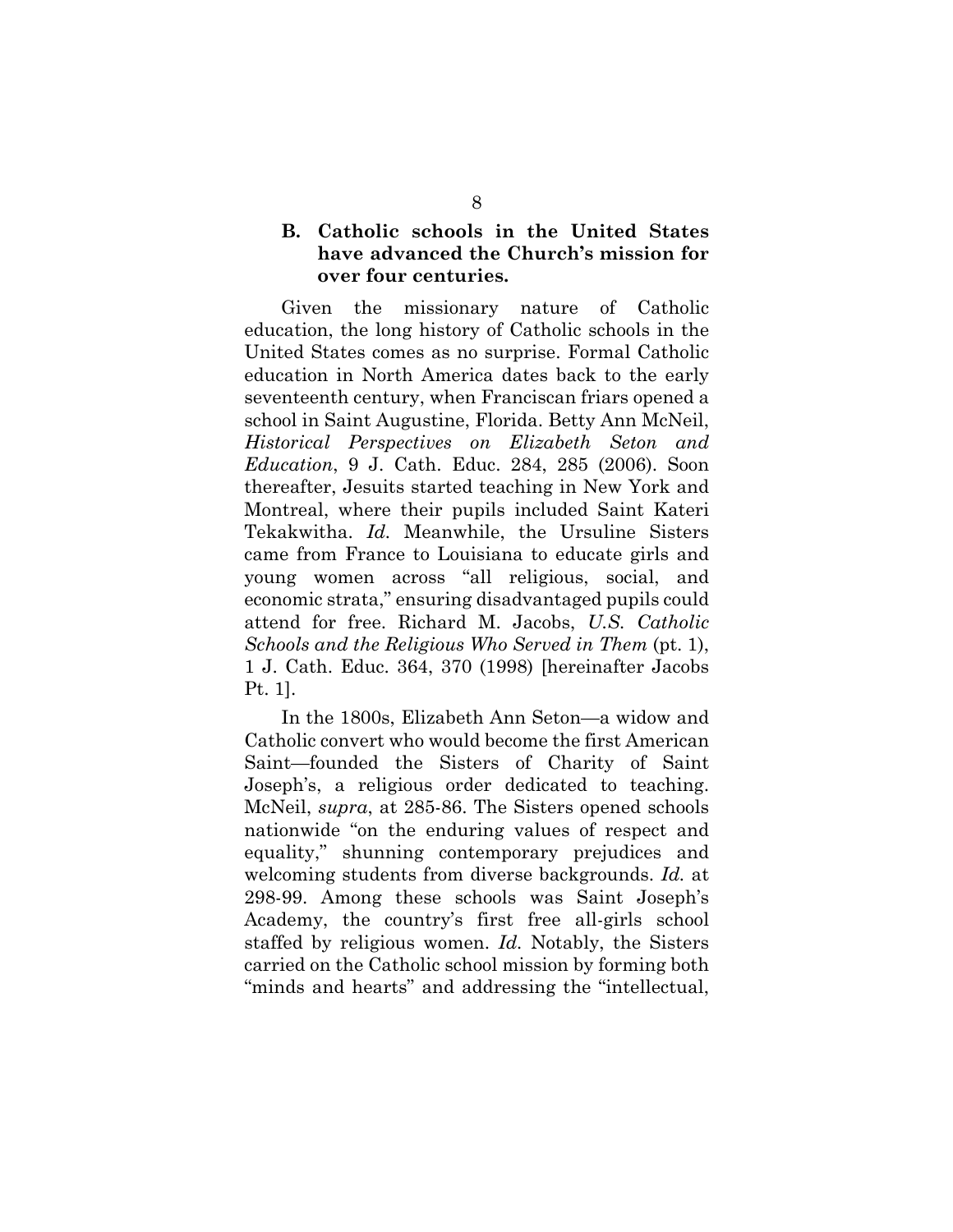spiritual, [and] moral" needs of their students. *Id.* at 300. Mother Seton was a "pioneer of Catholic education," once described by the Archbishop of Baltimore as having "[done] more for the Church in America than all of us bishops together." *Id.* at 287.

The Church's commitment to primary education in the United States intensified in the mid-nineteenth century, when European immigration greatly increased America's Catholic population. *See* Julie Byrne, *Roman Catholics and Immigration in Nineteenth-Century America*, Nat'l Human. Ctr. (Nov. 2000), https://bit.ly/2RGXlNV. At the same time, the expansion of the American Catholic Church "corresponded to the rise of the fledgling public, or 'common,' school system." Margaret F. Brinig & Nicole Stelle Garnett, *Lost Classroom, Lost Community* 11 (2014). Although Catholics initially welcomed these efforts, they soon saw a problem. *Id.* at 11-12.

Despite its growth, the Catholic population was still vastly outnumbered by the Protestant majority, which shaped the curriculum in public schools. *See* Byrne, *supra*; John C. Jeffries, Jr. & James E. Ryan, *A Political History of the Establishment Clause*, 100 Mich. L. Rev. 279, 299-300 (2001). As a result, public school instruction was often in tension with Church teaching—for example, by using Bible translations that diverged on key points of theological significance. Jeffries & Ryan, *supra*, at 300-05.

After unsuccessful attempts at compromise, the U.S. Catholic Bishops urged "the establishment of parish free schools," both to "educate the laity in the faith and to combat the prevalence of secularism in the country." McNeil, *supra*, at 286-87; *see also* Brinig & Garnett, *supra*, at 13-15. In response, individual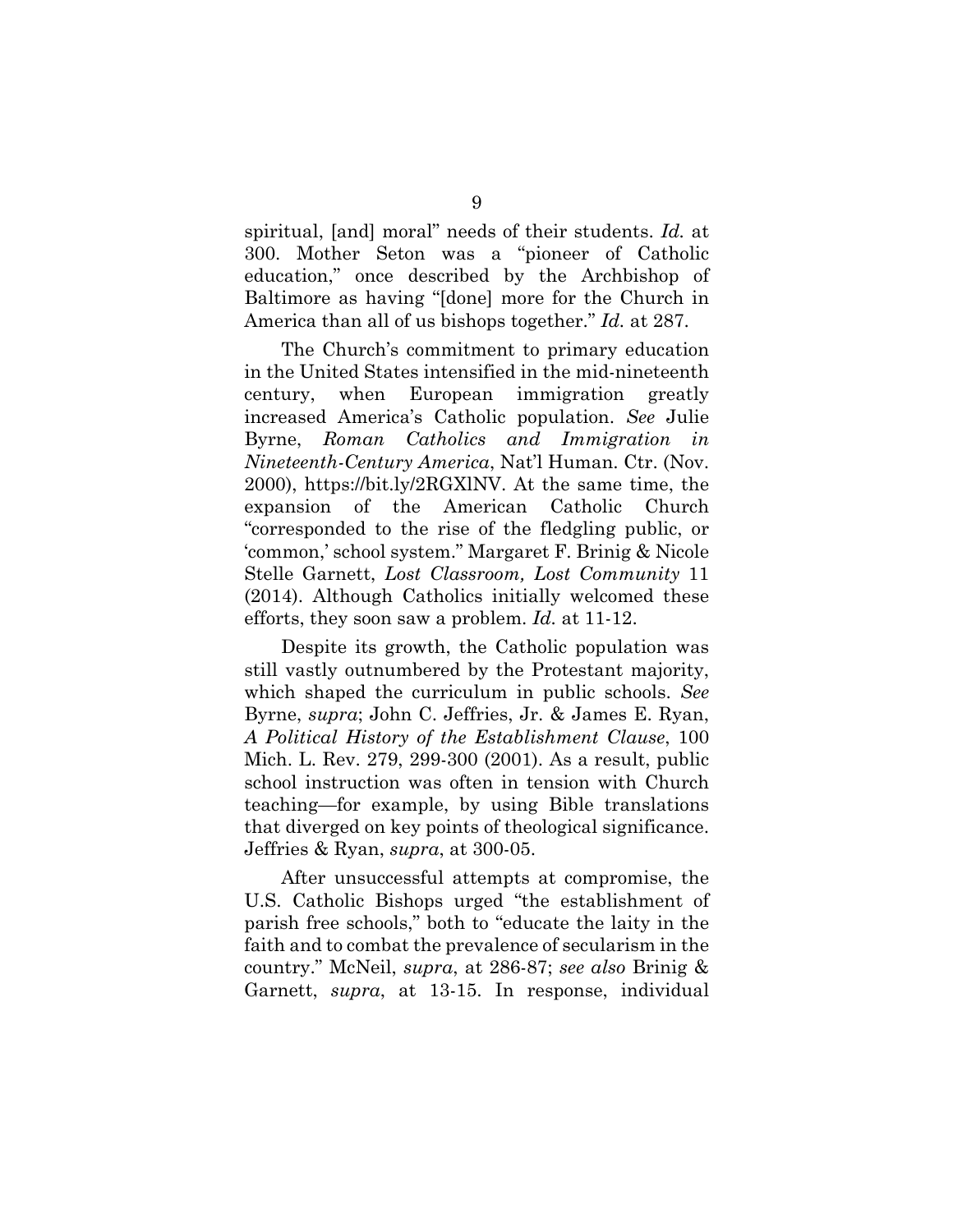parishes opened parochial schools with financial support from the working-class, immigrant Catholic population. Brinig & Garnett, *supra*, at 18-19. These schools were a necessary ministry, not a source of monetary gain; in fact, they still depend on donations. *See* NCEA, *United States Catholic Elementary and Secondary Schools 2019-2020: The Annual Statistical Report on Schools, Enrollment and Staffing* 18 (2020) [hereinafter *NCEA Report*] (finding that tuition and fees cover on average only sixty-five percent of an elementary school's operating expenses, with the difference largely made up by subsidies directly from the local church and/or fundraising). In sum, American Catholics sought greater independence as a faith community, especially in the education of their children. And what followed became the largest private school system in the world. *See* Brinig & Garnett, *supra*, at 17.

This background and history illustrate a core point: Catholic education is "an integral part of the religious mission of the Catholic Church." *Lemon v. Kurtzman*, 403 U.S. 602, 616 (1971). And for more than four centuries, the Church in this country has entrusted classroom educators with teaching and imparting its ancient yet ever-new faith consistent with that theological vision of education.

### **C. Lay educators lead the teaching ministry of Catholic schools.**

Although popular discussion of Catholic education tends to focus on religious orders, lay educators have long been central to the Church's teaching ministry. Even in the eighteenth century, some Catholic schools relied primarily on lay teachers. Jacobs Pt. 1, *supra*, at 367-68. Lay educators increased in the mid-1950s,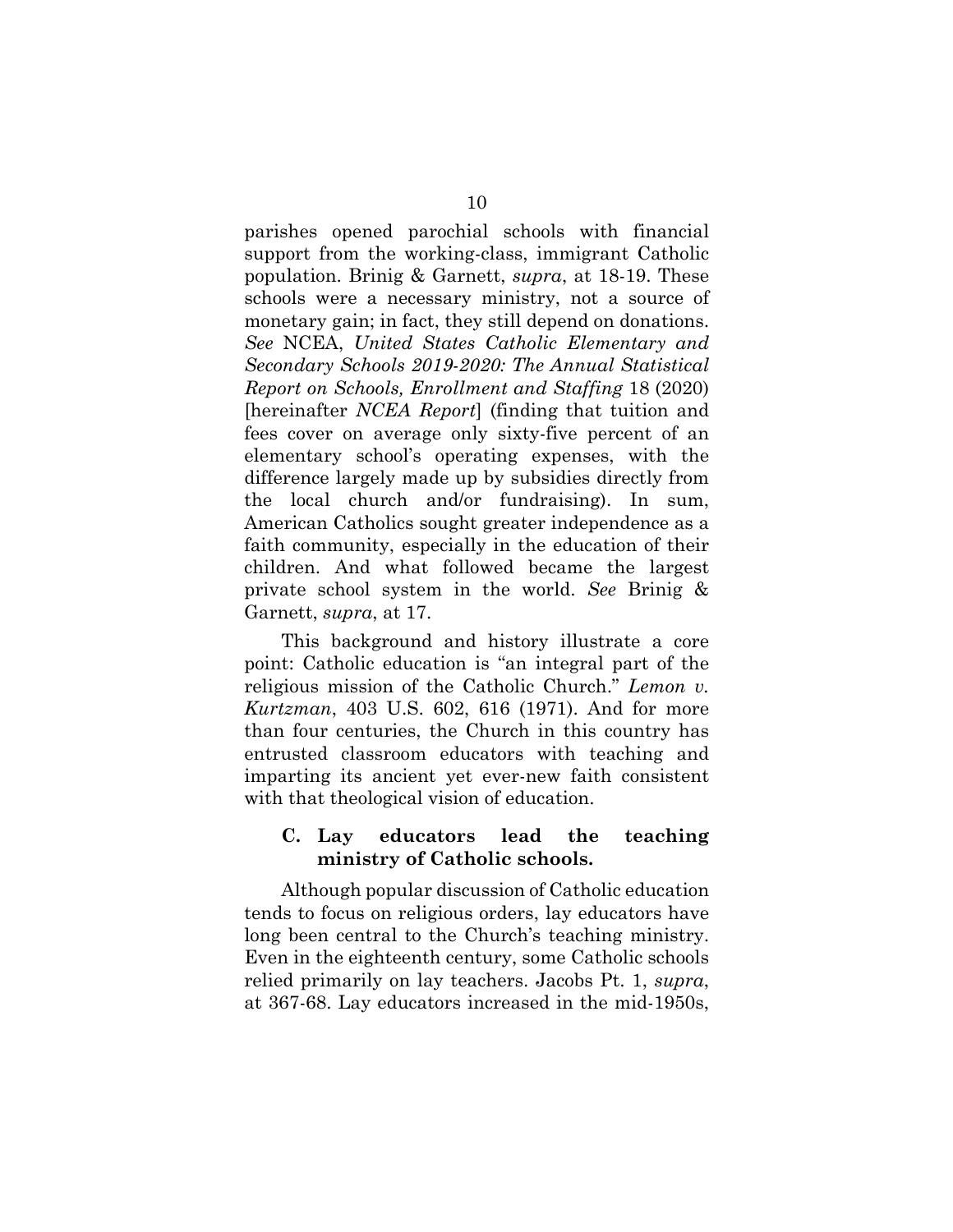and their numbers grew even more after the Second Vatican Council in the 1960s. Richard M. Jacobs, *U.S. Catholic Schools and the Religious Who Served in Them* (pt. 3), 2 J. Cath. Educ. 159, 160-61 (1998) [hereinafter Jacobs Pt. 3]. Today, the laity—that is, members of the Church not vowed to religious orders or ordained to the clergy—lead the Catholic school mission, comprising over ninety-seven percent of fulltime professional staff. *See NCEA Report*, *supra*, at 23.

Many factors drove this shift to lay teachers outnumbering professed sisters, brothers, and priests in Catholic schools. The Second Vatican Council, for example, preached the universal call to holiness and the vocation of the laity, encouraging greater lay participation in Church ministry. Pope Paul VI, *Lumen Gentium* ¶¶ 30-42 (1964). Vatican II also called for the renewal of religious life, such that members of religious orders who had started teaching only to fill a need returned to their original ministries. *See* Pope Paul VI, *Perfectae Caritatis* ¶¶ 2, 8 (1965); Jacobs Pt. 3, *supra*, at 161. The twentieth century further saw a decline in formal commitments to the priesthood or religious orders. Sacred Congregation for Catholic Educ., *Lay Catholics in Schools*, *supra*, ¶ 3.

Throughout this shift, however, the theological purpose of the Catholic school ministry has remained a constant—even if that ministry is commended to those without the trappings of a formal title, seminary training, or ordination. As the Vatican's chief body on Catholic education notes, "[t]he most basic reason for this new [teaching] role for Catholic laity, a role which the Church regards as positive and enriching, is theological." *Id.* ¶ 2. The Church has repeatedly stressed that the growth of lay teachers does not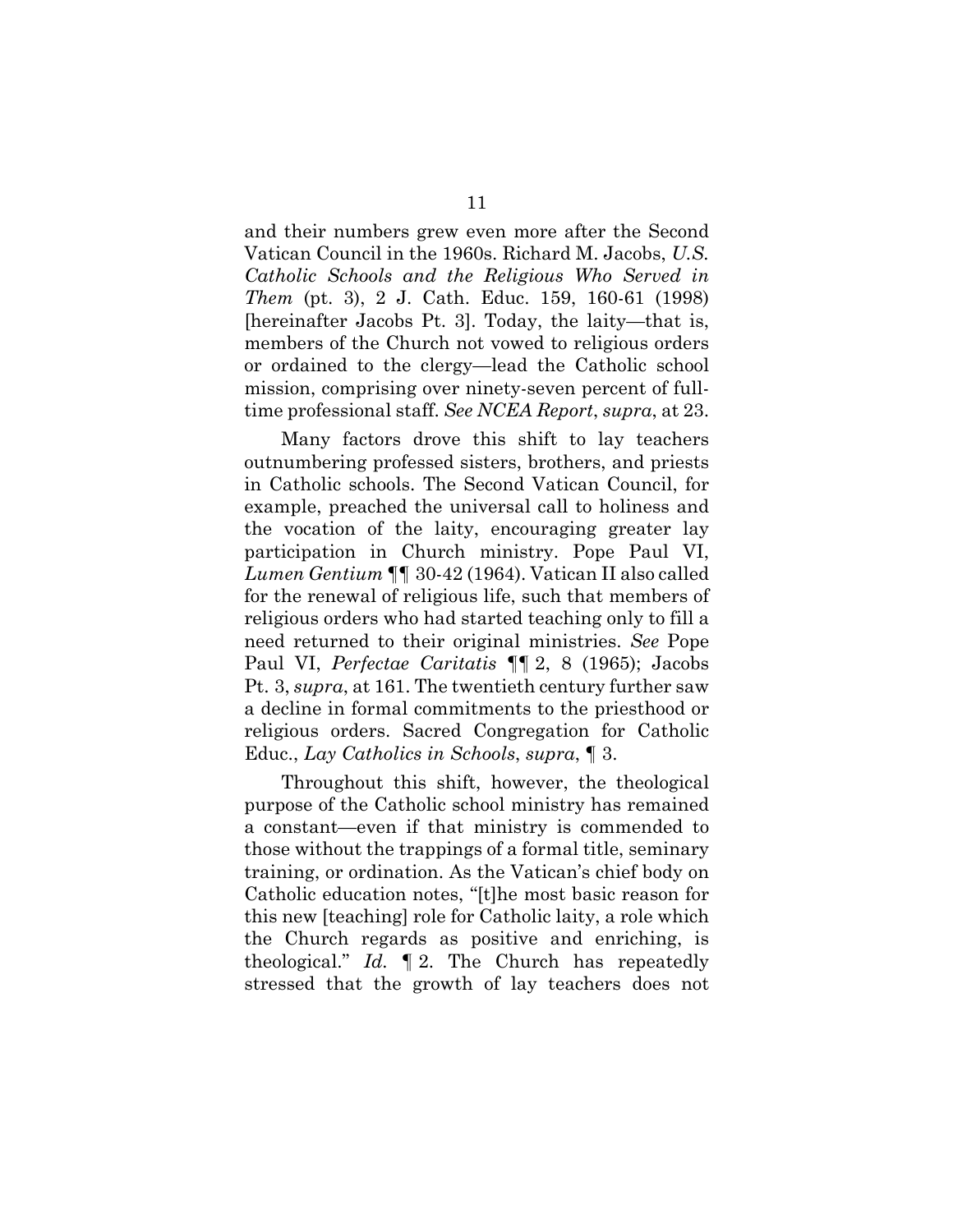change the theological nature of a Catholic teacher's responsibilities. *See, e.g.*, *id.* ¶ 24 ("Lay teachers must be profoundly convinced that they share in the sanctifying, and therefore educational, mission of the Church.").

## **D. St. James and Our Lady of Guadalupe illustrate the indispensable role of lay educators in the Catholic school mission.**

The Petitioner schools illustrate the Catholic Church's education ministry as wholly animated and directed by the faith. Our Lady of Guadalupe aims to provide "a quality Catholic education for [its] students" and "a spiritual learning environment, grounded in Catholic teachings, values, and traditions." Appellant's Excerpts of Record at 973, *Morrissey-Berru v. Our Lady of Guadalupe Sch.*, No. 17-56624, 2019 WL 1952853 (9th Cir. Apr. 30, 2019) [hereinafter *Morrissey-Berru* ER]. St. James, too, strives to develop a "Catholic school faith community" consistent with "the doctrines, laws, and norms of the Catholic Church." Appellant's Excerpts of Record at 9- 10, *Biel v. St. James School*, 911 F.3d 603 (9th Cir. 2018) (No. 17-55180) [hereinafter *Biel* ER].

As the sole teachers for their students, Ms. Biel and Ms. Morrissey-Berru bore full responsibility for the Church's ministry to the fifth graders in their care. *See Biel*, 911 F.3d 603, 605 (9th Cir. 2018); *Morrissey-Berru* ER at 472, 736. Their duties included extensive religious education on Catholic doctrines like the Sacraments, transubstantiation, the Incarnation, and the Passion of Christ. *See Biel* ER at 36-37; *Morrissey-Berru* ER at 942. They also taught their students to recite professions of faith that summarize core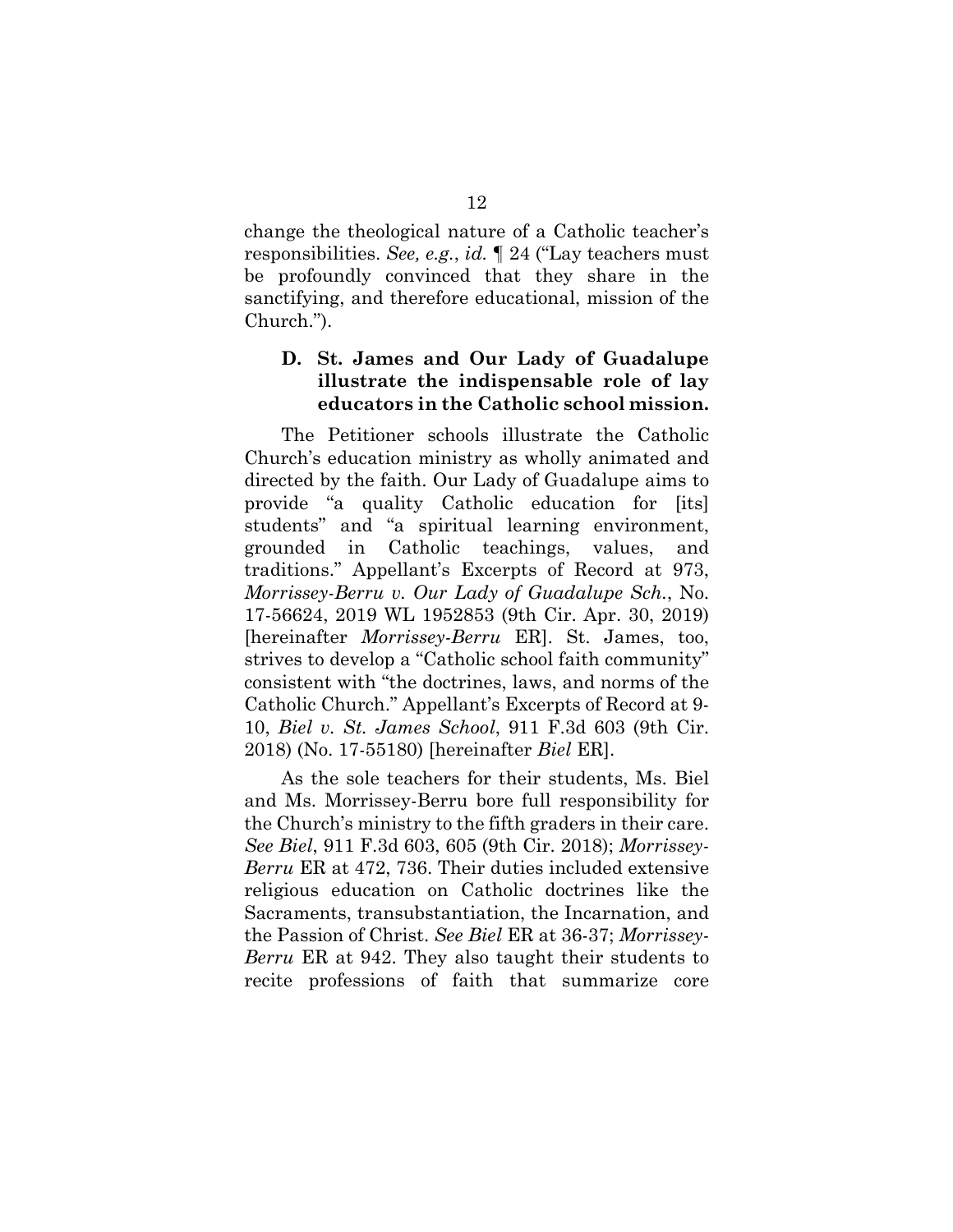Catholic beliefs. *Biel* ER at 24, 549; *Morrissey-Berru* ER at 942.

On top of teaching the faith, Ms. Biel and Ms. Morrissey-Berru prayed with their students—often saying the Hail Mary, a Catholic prayer that makes profound theological claims about Mary as the "Mother of God." *See Biel* ER at 223; *Morrissey-Berru*  ER at 71. They also participated in the Holy Mass, which Catholics, unlike many Christian traditions, consider the "source and summit of the Christian life." *Catechism of the Catholic Church*, *supra*, ¶ 1324 (quoting Pope Paul VI, *Lumen Gentium* ¶ 11 (1964)); *see Biel*, 911 F.3d at 605-06; *Morrissey-Berru* ER at 943. Moreover, the teachers agreed by contract to incorporate, model, and promote Catholic values in and out of the classroom. *Biel* ER at 2; *Morrissey-Berru* ER at 941.

Like Catholic schools across the country, Our Lady of Guadalupe and St. James were originally staffed by religious orders: The Carmelite Sisters and the Sisters of the Order of St. Joseph of Carondelet, respectively. *See Morrissey-Berru* ER at 608; *History of the School*, St. James Catholic Sch., https://bit.ly/31qW9kL (last visited Feb. 4, 2020). But the lay teachers who succeeded these Sisters carry out the same educational ministry. Filling the shoes of those who came before, Ms. Biel and Ms. Morrissey-Berru were the only ones in their classrooms entrusted with conveying the Catholic faith to the next generation. If not them, who?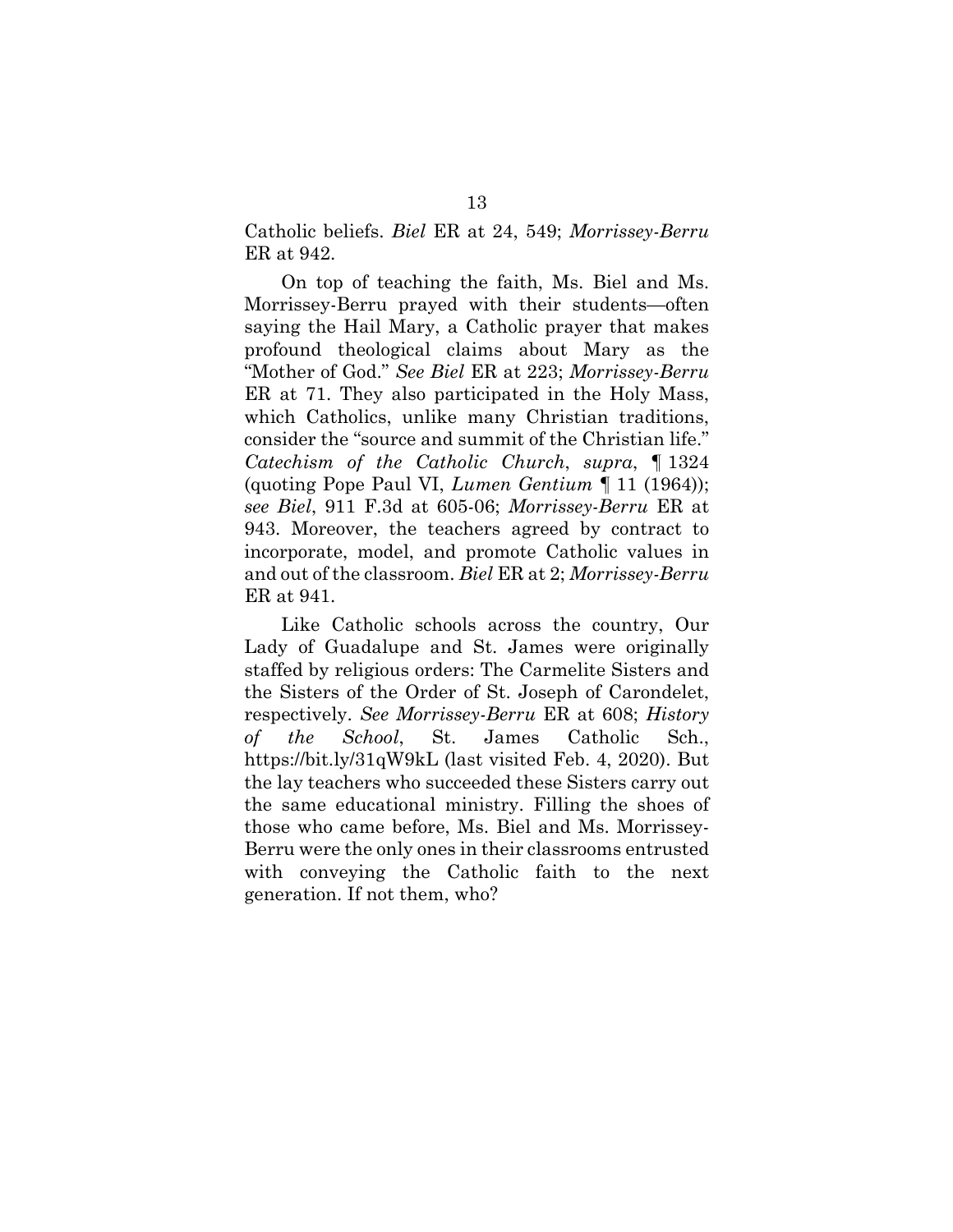## **II. A Function-Centered Test for Ministerial Status Honors Constitutional Principles Vital to American Catholic Education.**

**A. Religious autonomy and equality demand an inclusive approach that does not premise ministerial status on formalistic factors.**

As this Court recognized in *Hosanna-Tabor*, the First Amendment protects the right of churches to choose who will "preach their beliefs, teach their faith, and carry out their mission." 565 U.S. at 196. This "ministerial exception" is rooted in core constitutional principles of religious autonomy, church-state separation, and equality. *See id.* at 185-89. In light of these several and overlapping constitutional norms, an inclusive application of the exception is necessary to protect the religious ministries entrusted to the ordained and laypeople alike—including in the Roman Catholic Church.

The ministerial exception "ensures that the authority to select and control who will minister to the faithful—a matter strictly ecclesiastical—is the church's alone." *Id.* at 194-95 (internal quotation marks and citation omitted); *see also Kedroff v. St. Nicholas Cathedral of Russian Orthodox Church*, 344 U.S. 94, 116 (1952) (emphasizing churches' "power to decide for themselves, free from state interference, matters of church government as well as those of faith and doctrine"). Inhibiting a church's freedom to decide who will teach and embody its faith threatens its very "lifeblood," and imposes an intrusive, governmentproscribed alternative. *McClure v. Salvation Army*, 460 F.2d 553, 558-59 (5th Cir. 1972). Moreover, the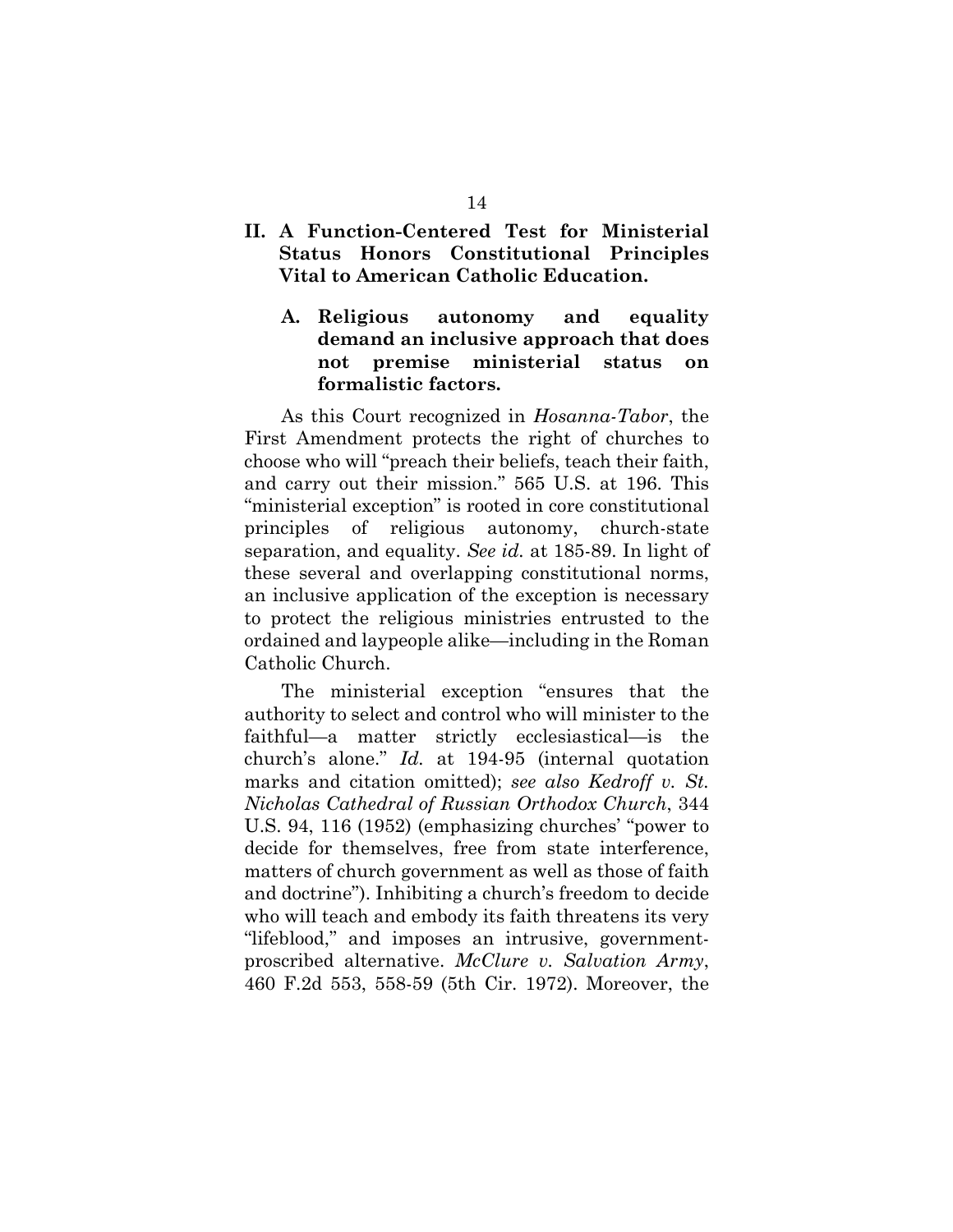constitutional imperative of respecting all faiths likewise counsels against a rigid approach to the ministerial exception. *See Hosanna-Tabor*, 565 U.S. at 200 (Alito, J., concurring) (urging the availability of the ministerial exception to any faith "regardless of its beliefs"); *Larson v. Valente*, 456 U.S. 228, 244 (1982) ("The clearest command of the Establishment Clause is that one religious denomination cannot be officially preferred over another.").

Given these concerns, any formulaic narrowing of the ministerial exception must be rejected, particularly where it implicates the criteria a religious group uses to decide who will "personify its beliefs" in teaching the faith. *Hosanna-Tabor*, 565 U.S. at 188; *see also id.* at 202 (Alito, J., concurring) ("The Constitution leaves it to the collective conscience of each religious group to determine for itself who is qualified to serve as a teacher or messenger of its faith."). For although some faiths might insist on the type of training, title, and use of title valued by the Lutheran Church-Missouri Synod in *Hosanna-Tabor*, others might want to echo the Catholic Church's theologically driven embrace of lay educators. *See Biel*, 926 F.3d at 1247 (Nelson, J., dissenting from denial of rehearing en banc) (rejecting a rigid test because "title, training, and how an employee holds herself out differ widely depending on [the] tradition"). Indeed, it is constitutionally improper for the government to prefer one group's vision over the other. *See W. Va. State Bd. of Educ. v. Barnette*, 319 U.S. 624, 642 (1943) (describing the rejection of a religious orthodoxy test as a "fixed star in our constitutional constellation").

To be sure, in applying the ministerial exception in *Hosanna-Tabor*, the Court described four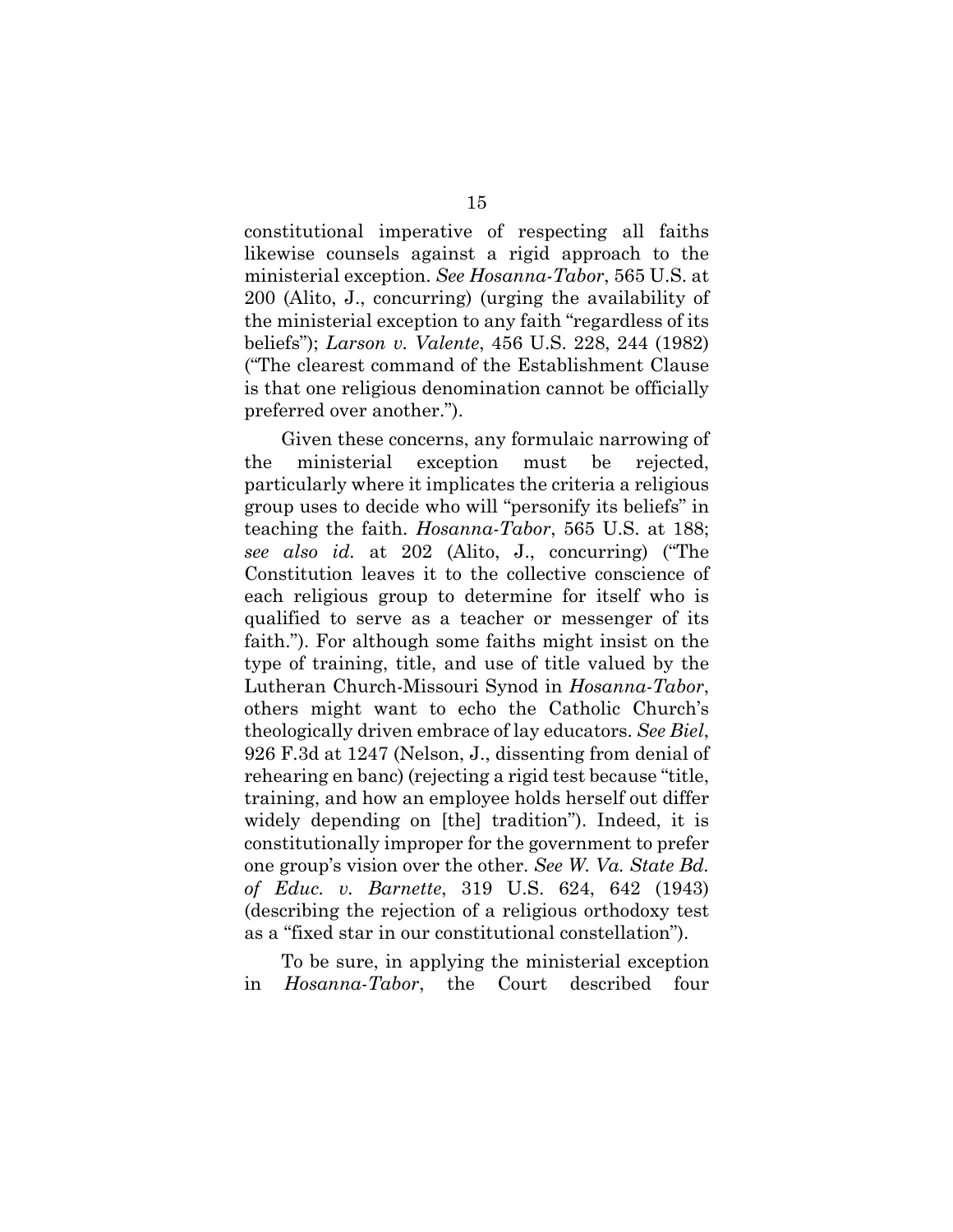"considerations" informing its conclusion that the exception at least covered Ms. Perich. 565 U.S. at 190- 92. But the Court also made clear these considerations were not a "rigid formula," relying instead on "all the circumstances of [Ms. Perich's] employment." *Id.* at 190. The word "considerations" itself is illustrative of this pivotal distinction—the Court could have said "factors," "elements," or "prongs," but it did not. Rather, it emphasized that more formalistic concepts "cannot be considered in isolation." *Id.* at 194.

Following this lead, lower courts have rightly stressed that *Hosanna-Tabor* "neither limits the inquiry to [its four] considerations nor requires their application in every case." *Fratello v. Archdiocese of N.Y.*, 863 F.3d 190, 205 (2d Cir. 2017); *see also Grussgott v. Milwaukee Jewish Day Sch., Inc.*, 882 F.3d 655, 658 (7th Cir. 2018) ("We read the Supreme Court's decision to impose, in essence, a totality-of-thecircumstances test."); *Cannata v. Catholic Diocese of Austin*, 700 F.3d 169, 176 (5th Cir. 2012) (describing *Hosanna-Tabor* as supporting "an all-thingsconsidered approach"). As these courts have indicated, this flexible approach appropriately honors religious institutions' right to use their own criteria in selecting those who will teach and personify their faith.

## **B. Given the stakes, the ministerial exception requires an approach where important religious function suffices.**

In rejecting a rigid formula in favor of a case-bycase analysis, the Court in *Hosanna-Tabor* allowed for the possibility raised here that religious function alone can suffice to show ministerial status. *See* 565 U.S. at 193 ("We express no view on whether someone with Perich's duties would be covered by the ministerial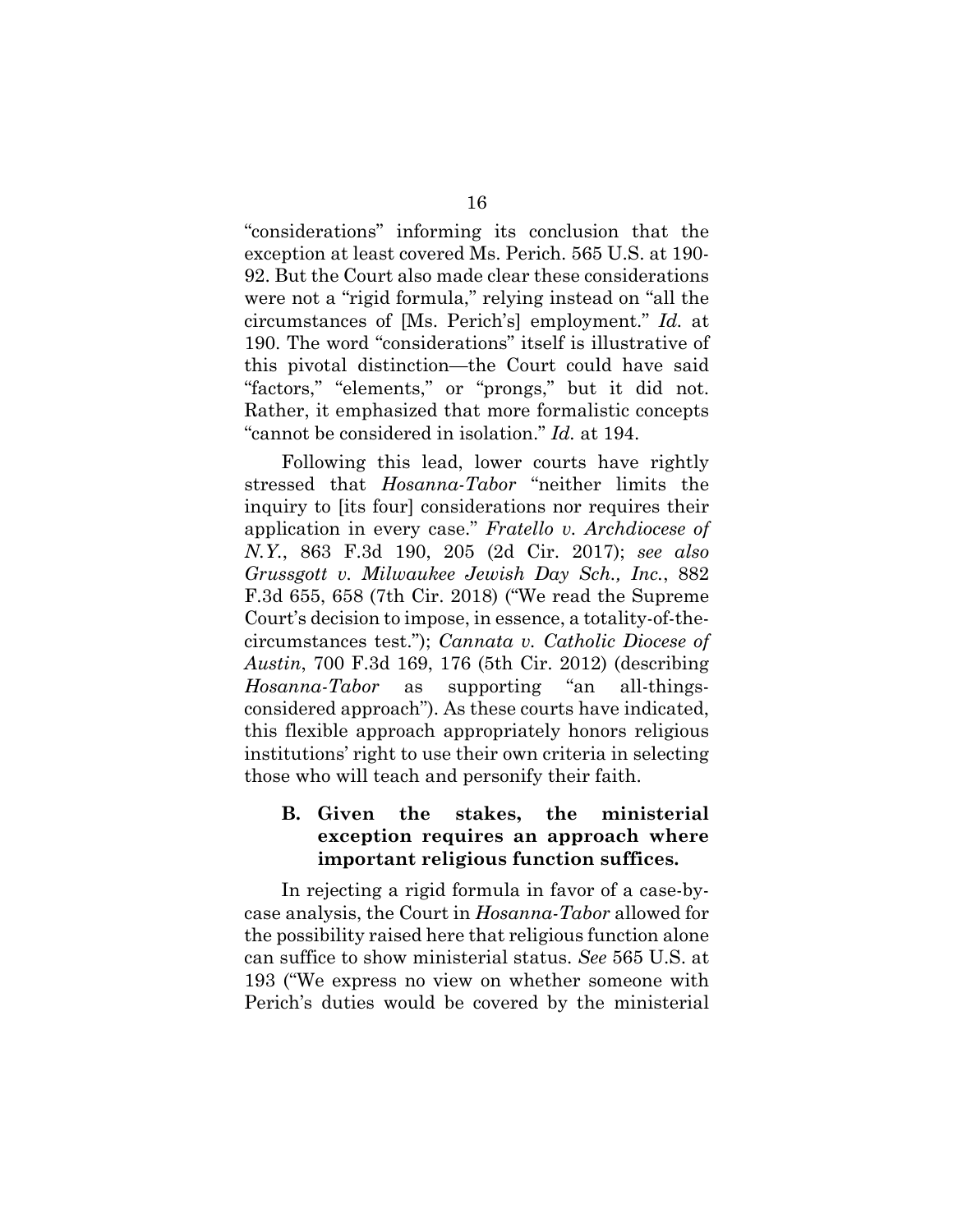exception in the absence of the other considerations we have discussed."). And for fear that the Court's four "considerations" might be misinterpreted to exclude faiths dissimilar to the Lutheran Church-Missouri Synod—including Catholicism—members of the Court went on to clarify that, at a minimum, the "functional consensus" among lower courts was undisturbed and should continue. *Id.* at 203-04 (Alito, J., concurring) (cautioning that *Hosanna-Tabor* "should not be read to upset" pre-existing consensus among federal circuit courts that the ministerial exception is functioncentered); *see also id.* at 197 (Thomas, J., concurring) (rejecting the "multifactor analysis" altogether).

Accordingly, courts applying the ministerial exception after *Hosanna-Tabor* have maintained this understanding that religious function is central to the inquiry. For example, the Seventh Circuit held that a Hebrew teacher at a Jewish day school was a minister despite lacking two of *Hosanna-Tabor*'s four "considerations," reasoning that "formalistic factors are greatly outweighed by . . . duties and functions." *Grussgott*, 882 F.3d at 661; *see also Fratello*, 863 F.3d at 207 (explaining that the "substance of the employees' responsibilities in their positions is far more important" than any formal title). Similarly, the Supreme Judicial Court of Massachusetts concluded a teacher at a synagogue-based school was a minister despite lacking three of the four "considerations" because she served the important religious function of "teach[ing] Jewish children about Jewish learning, language, history, traditions, and prayer." *Temple Emanuel of Newton v. Mass. Comm'n Against Discrimination*, 975 N.E.2d 433, 443 (Mass. 2012). These decisions illustrate how an employee's important religious functions can merit application of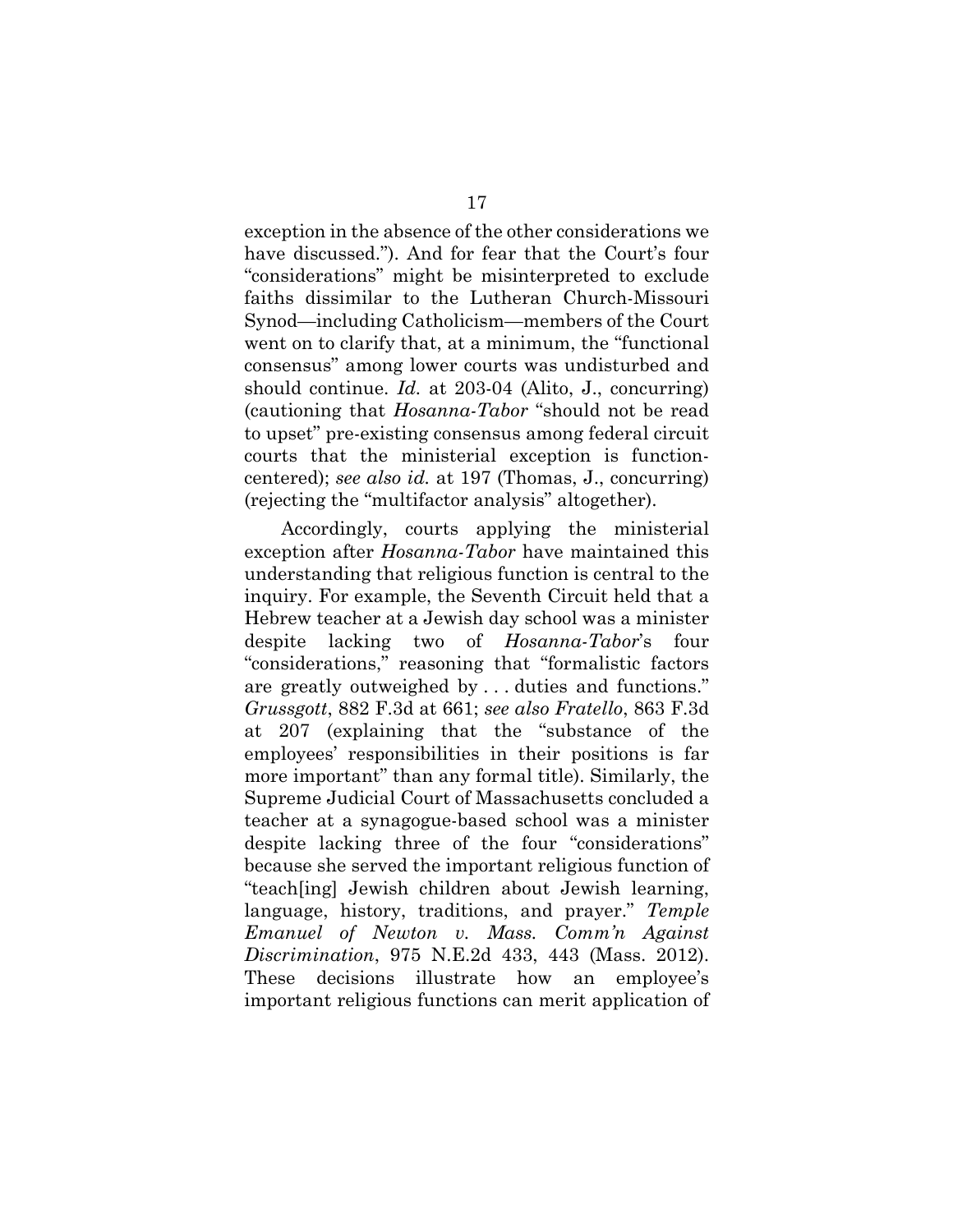the ministerial exception regardless of any other considerations.

Indeed, for numerous reasons—grounded in the constitutional principles underlying the ministerial exception and reflected in the particulars of Catholic education—the primary focus when applying the exception should be "on the function performed by persons who work for religious bodies." *Id.* at 198 (Alito, J., concurring); *see also Biel*, 926 F.3d at 1251 (Nelson, J., dissenting from denial of rehearing en banc) (concluding "court[s] should look to the function performed by employees of religious bodies" because "[d]oing so would honor the foundational protections of the First Amendment").

In particular, this approach responds to a core problem the ministerial exception is meant to cure: secular courts determining matters of religious faith and doctrine. In almost any employment dispute, an inescapable question for the court is whether the employee performed her job well. But answering this question when that job already includes important religious functions would require a court to unconstitutionally make "extensive inquiry . . . into religious law and polity." *Serbian E. Orthodox Diocese v. Milivojevich*, 426 U.S. 696, 709 (1976); *see also* Christopher C. Lund, *In Defense of the Ministerial Exception*, 90 N.C. L. Rev. 1, 51-57 (2011) (describing this "inquiry problem" underlying the ministerial exception). Thus, as this Court articulated in an analogous context, "[i]t is not only the conclusions that may be reached by the [adjudicator] which may impinge on rights guaranteed by the Religion Clauses,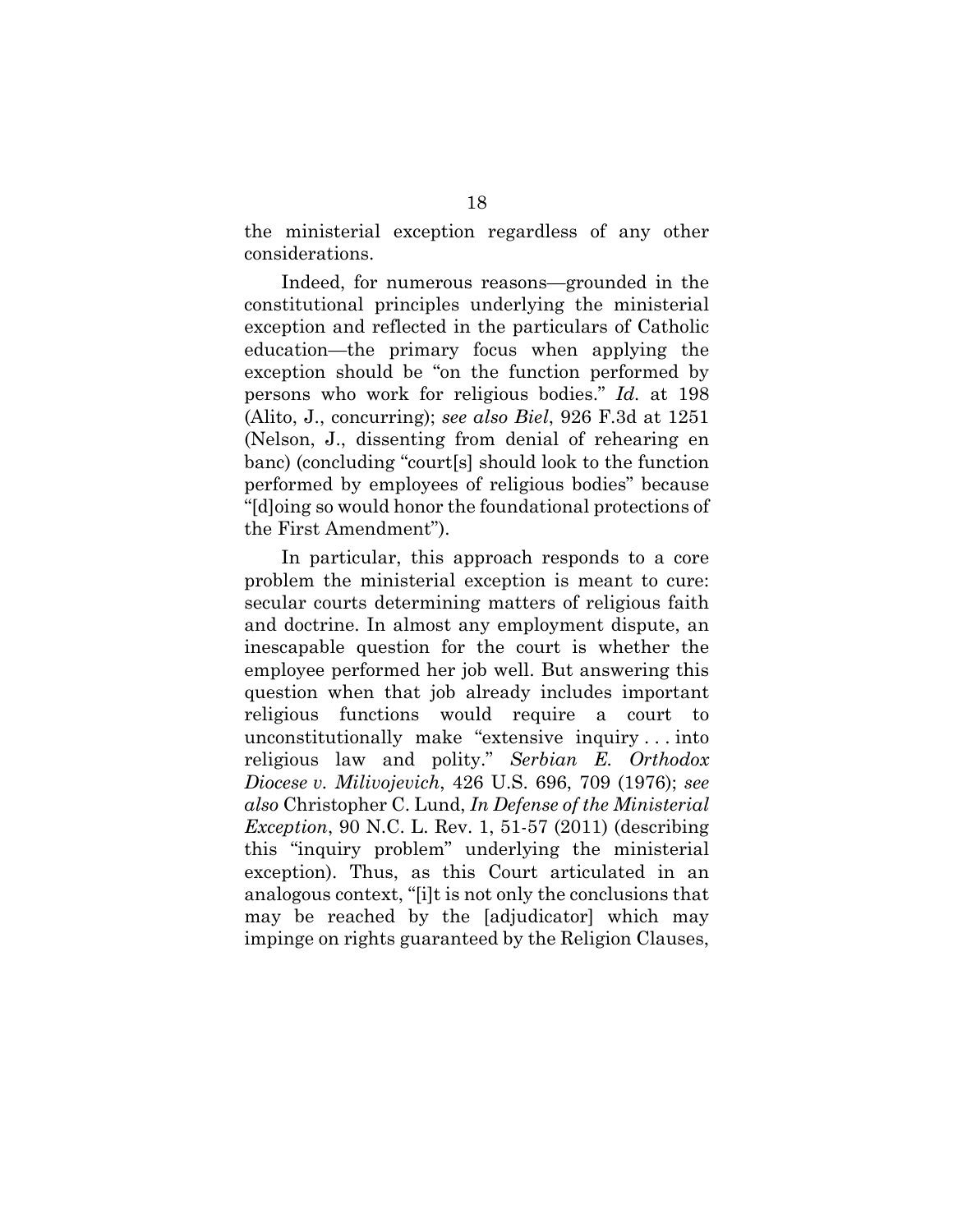but also the very process of inquiry leading to findings and conclusions." *Catholic Bishop*, 440 U.S. at 502.

Thus, a function-centered approach is particularly crucial for Catholic lay educators who often lack formal titles and training yet still perform religious functions central to the Church's mission of integral formation. *See Biel*, 926 F.3d at 1245 (Nelson, J., dissenting from denial of rehearing en banc) (arguing religious function is "particularly significant to religious groups" like the Catholic Church, "whose beliefs and practices may render the other three considerations less relevant, or not relevant at all"). Ms. Biel, for example, was tasked with "model[ing], teach[ing], and promot[ing] behavior in conformity to the teaching of the Roman Catholic Church," and she was explicitly evaluated on her ability to do so. *See Biel*, 911 F.3d at 605-06. If called on to assess whether her termination was valid, the court would inevitably consider whether she performed these religious job responsibilities well. This, in turn, would require a secular judge and jury to decide what it means to "promote behavior in conformity [to Catholic teachings]," or even what those teachings are. *Biel* ER at 941; *see also Hosanna-Tabor*, 565 U.S. at 205 (Alito, J., concurring). Allowing courts to make such determinations would sanction government intrusion into a domain reserved exclusively for religious institutions, corroding the church's authority to interpret its own doctrine.

Accordingly, application of the ministerial exception must focus on whether an employee engages in important religious functions; otherwise, examining her job performance will impermissibly require a secular court to make religious determinations. To the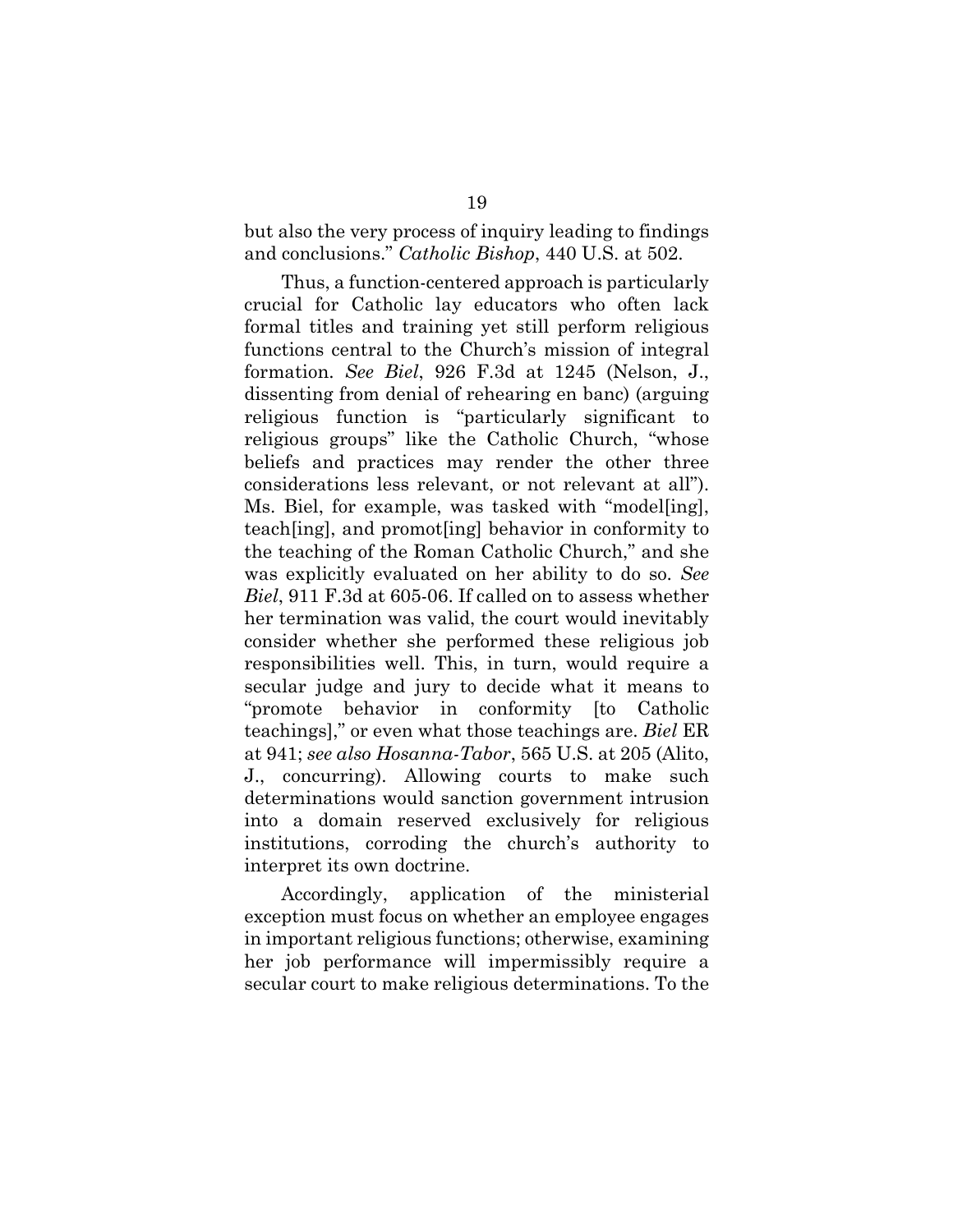extent additional "considerations" like ecclesiastical title, formal training, or use of title matter, it is chiefly as evidence of function. Put another way, while these indicators might bolster a claim that an employee is a minister, they do not constitute a "legal floor" for the exception—either collectively or in isolation. *Biel*, 926 F.3d at 1244 (Nelson, J., dissenting from denial of rehearing en banc). Rather, "important religious functions" alone must suffice to show ministerial status so that courts do not subvert religious institutions' understanding of their own faith and ministry. *Hosanna-Tabor*, 565 U.S. at 204 (Alito, J., concurring).

## **C. The Ninth Circuit ignored the important religious functions of lay Catholic teachers to the detriment of the Church and those it serves.**

In *Biel* and *Morrissey-Berru*, the Ninth Circuit concluded Catholic school teachers who taught and modeled the faith to their students could never be ministers without religious titles, training, or use of those titles. *See Biel*, 911 F.3d at 605; *Morrissey-Berru*, 2019 WL 1952853, at \*1. Rather, the court interpreted *Hosanna-Tabor* to require two (or even more) of its four "considerations"—disallowing the ministerial exception based on religious functions alone, no matter how important those functions are. *See Biel*, 911 F.3d at 609. Because, in the view of the panel majorities, both teachers had secular titles, lacked religious credentials and training akin to Ms. Perich, and did not hold themselves out to the public as religious leaders, they could not be ministers. *See id.*; *Morrissey-Berru*, 2019 WL 1952853, at \*1.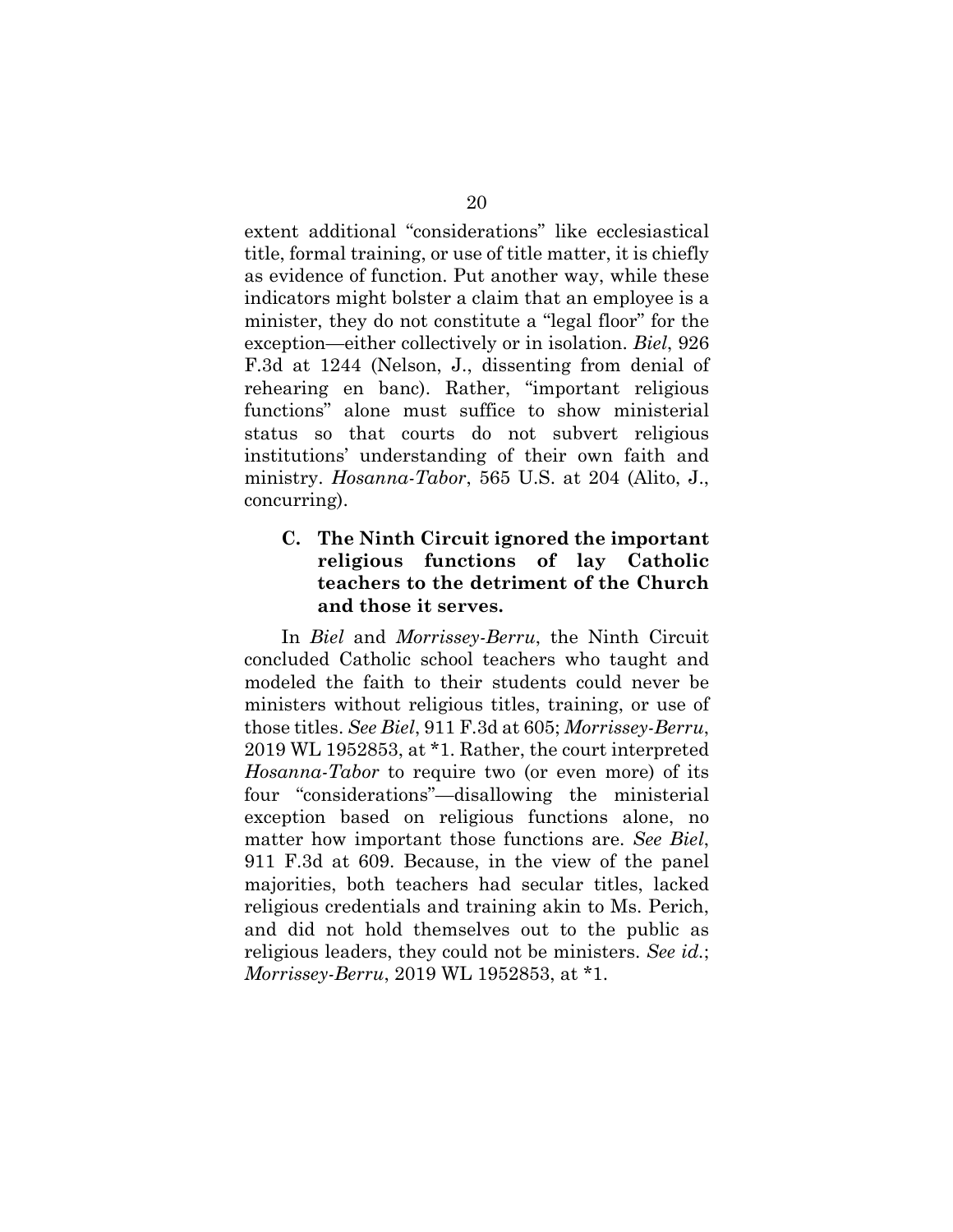Strikingly, the Ninth Circuit acknowledged that Ms. Morrissey-Berru had "significant religious responsibilities"—as she herself had testified. *Morrissey-Berru*, 2019 WL 1952853, at \*1; *see Morrissey-Berru* ER at 941-44. Specifically, she "incorporate[d] Catholic values and teachings into her curriculum, . . . led her students in daily prayer, was in charge of liturgy planning for a monthly Mass and directed and produced a performance by her students during the School's Easter celebration every year." *Morrissey-Berru*, 2019 WL 1952853, at \*1. Ms. Biel, too, served important religious functions: teaching Catholic doctrine to her students for 200 minutes per week, incorporating religious themes into her lessons, and joining her students in daily prayer and monthly Masses. *See Biel* ER at 36, 163, 223, 227. Yet, the Ninth Circuit believed *Hosanna-Tabor*'s four "considerations" meant neither teacher was a minister despite being "entrusted with teaching and conveying the tenets of the faith to the next generation." *Hosanna-Tabor*, 565 U.S. at 200 (Alito, J., concurring).

This interpretation not only misreads *Hosanna-Tabor*, it also undermines the ministerial exception's animating purposes. In essence, the Ninth Circuit applied a "resemblance-to-Perich" test, requiring practices in Catholic schools to mirror the Evangelical Lutheran school in *Hosanna-Tabor*. *Biel*, 926 F.3d at 1243 (Nelson, J., dissenting from denial of rehearing en banc). This raises both autonomy problems and equality concerns, where religious institutions whose practices are not encapsulated by this orthodox approach will feel pressure to change their beliefs in order to claim the ministerial exception on an equal basis with other faiths. *See Corp. of Presiding Bishop of Church of Jesus Christ of Latter-day Saints v. Amos*,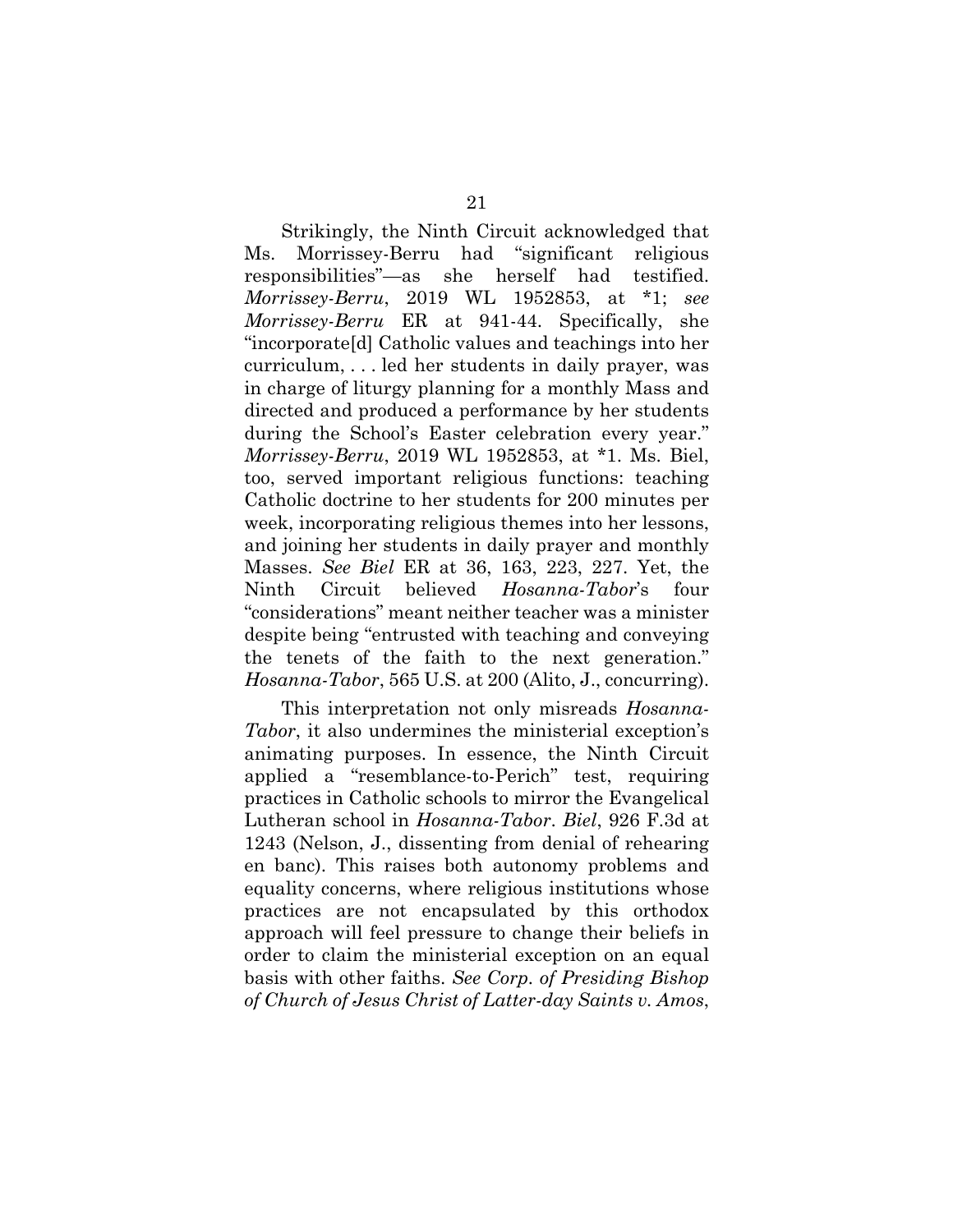483 U.S. 327, 336 (1987) ("[I]t is a significant burden on a religious organization to require it, on pain of substantial liability, to predict which of its activities a secular court will consider religious . . . . Fear of potential liability might affect the way an organization carried out what it understood to be its religious mission."); *see also Biel*, 926 F.3d at 1245 (Nelson, J., dissenting from denial of rehearing en banc) ("[R]equiring a religious group to adopt a formal title or hold out its ministers in a specific way is the very encroachment into religious autonomy the Free Exercise Clause prohibits . . . .").

The Ninth Circuit's focus on formal titles and ordination also trivializes how the distinct Catholic mission of integral formation permeates the role of lay teachers. If Ms. Biel and Ms. Morrissey-Berru had been "Sisters Biel and Morrissey-Berru," they would no doubt have been considered ministers. And although the Church has emphasized that the growth of lay educators does not change the responsibilities of a Catholic school teacher, the court's one-size-fits-all approach ignored this theological reality. In so doing, the court wrought what the ministerial exception is designed to prohibit: second-guessing a church's understanding of its own faith and governing structure, "depriving the church of control over the selection of those who ... personify its beliefs." *Hosanna-Tabor*, 565 U.S. at 188; *see also Biel*, 926 F.3d at 1247 (Nelson, J., dissenting from denial of rehearing en banc) (cautioning that "ignoring [the customs of Catholic education] risks the very Establishment Clause violation the ministerial exception was intended to prevent").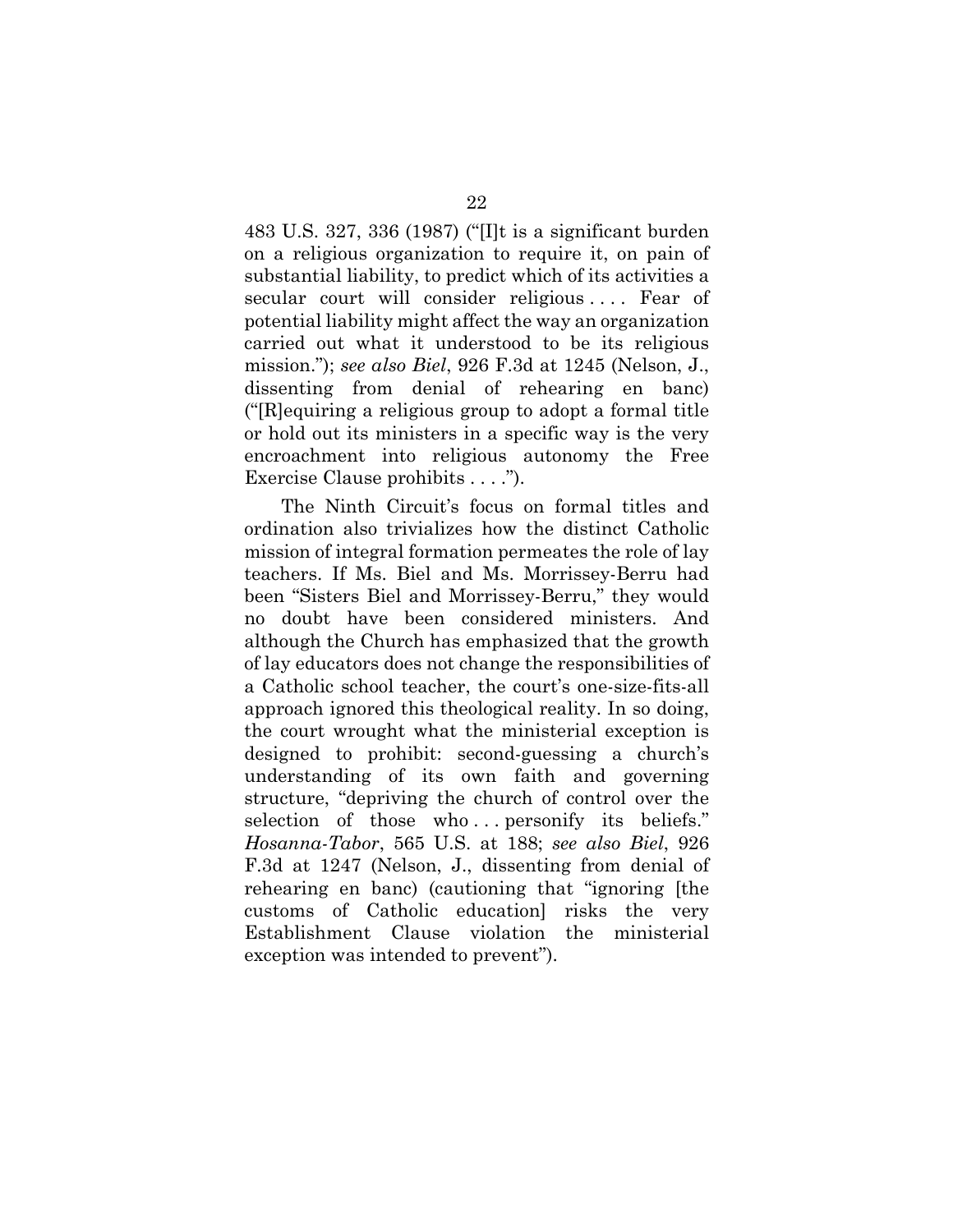## **III. A Formalistic Approach Also Hurts Minority Faiths.**

If even the Catholic Church—with its wellestablished structure and teaching—cannot claim the ministerial exception for those who teach its faith, the outlook for minority faiths with lesser-known beliefs and practices is similarly grim, if not worse. Insisting on factual equivalency with *Hosanna-Tabor* will no doubt disproportionately harm faith communities whose structures differ even more from the Lutheran Church-Missouri Synod.

As the Second Vatican Council proclaimed, all religious communities have "the right not to be hindered" by the government "in the selection, training, appointment, and transferral of their own ministers." Pope Paul VI, *Dignitatis Humanae*, *supra*, ¶ 4. The Catholic Church urges civic leaders to defend rights like these with "an effective constitutional guarantee"—particularly in pluralistic societies where people of "different cultures and religions are being brought together." *Id.* ¶ 15. Fortunately, the First Amendment vigorously forbids differential treatment among religions in general. *Larson*, 456 U.S. at 244. But an overly narrow approach to the ministerial exception jeopardizes such equality and threatens the rich diversity of faith traditions in the United States.

Fixating on a formal religious title risks this harm because religious communities take diverse approaches to who receives a title and what a title, if given, means. The term "minister" is itself almost exclusively Protestant and is "rarely if ever used [to refer to leaders] by Catholics, Jews, Muslims, Hindus, or Buddhists." *Hosanna-Tabor*, 565 U.S. at 198 (Alito, J., concurring).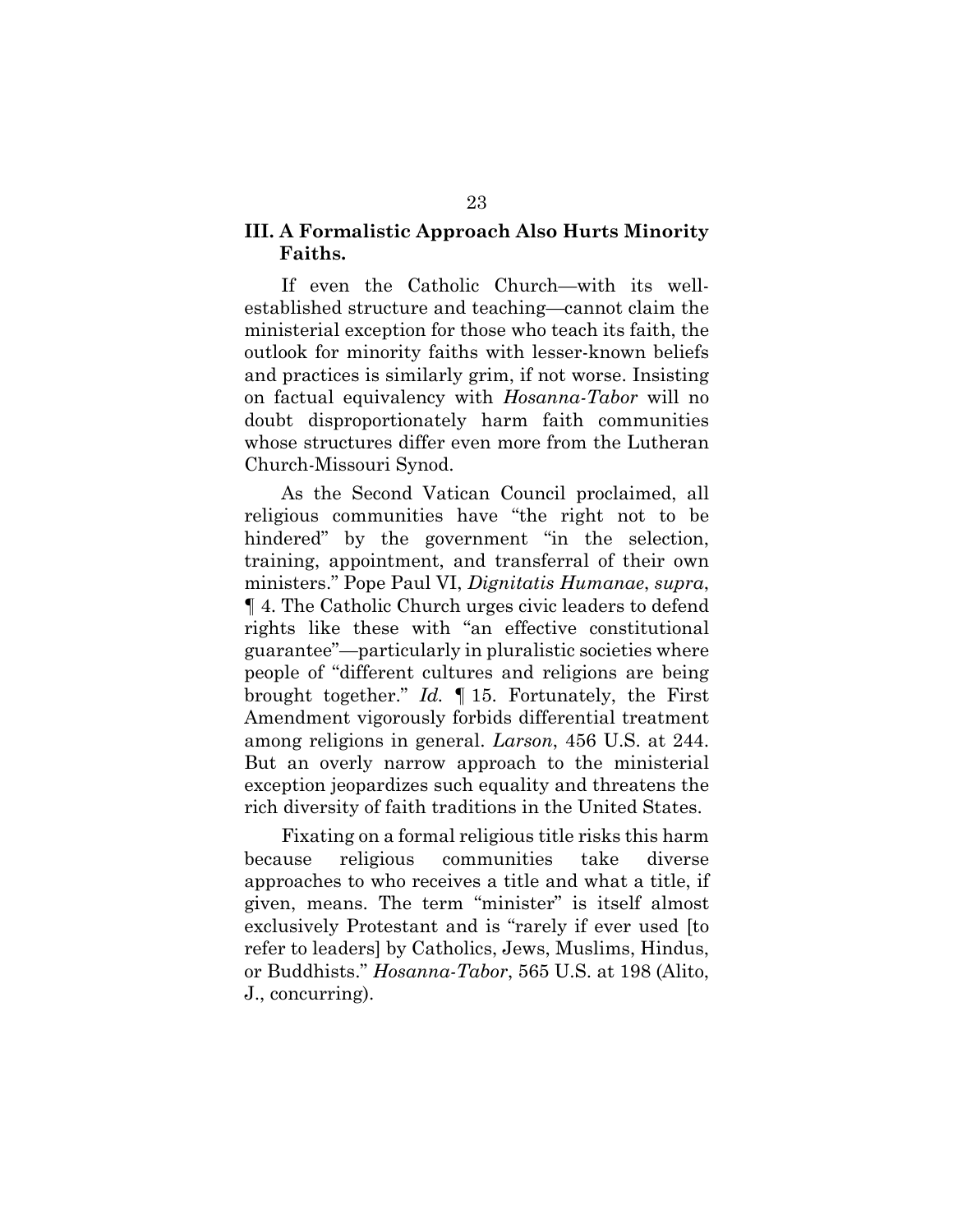In fact, many communities of faith forgo formal titles altogether. Sunni Islam does not recognize a "class or profession of ordained clergy" and "every Muslim can perform the religious rites." Theodore M. Ludwig, *Ordination*, *in Encyclopedia of Religion* 6858 (Lindsay Jones ed., 2d ed. 2005). Baptists, Quakers, and Jehovah's Witnesses celebrate the "priesthood of all believers" and reject religious hierarchy. R. Stanton Norman, *The Baptist Way: Distinctives of a Baptist Church* 94-96 (2005); *see also* Ben Pink Dandelion, *The Quakers: A Very Short Introduction* 2 (2008); The Watchtower, *Who Are God's Ministers Today?* 15-16 (2000) (ebook). Sikh communities, too, eschew clergy. *See Engaging Sikh Leaders*, USC Ctr. for Religion & Civic Culture (Apr. 13, 2016), https://bit.ly/36IwqW0. And in Buddhist temples and Dharma centers, lay people have assumed greater responsibility in recent years. Karma Lekshe Tsomo, *Buddhist Women and Religious Leadership*, *in Religious Leadership: A Reference Handbook* 302, 303- 04 (Sharon Henderson Callahan ed., 2013). Each of these communities structures its spiritual leadership as it sees fit, according to deeply held theological commitments and individual traditions.

Similarly, a title's "substance" varies greatly depending on the religious community. Courts have interpreted this *Hosanna-Tabor* consideration to encompass credentials, training, or special expertise in the faith. *See, e.g.*, *Biel*, 911 F.3d at 608. But these formalities are disproportionately absent in less established, under-resourced, or historically marginalized communities. For instance, predominantly African-American churches in lowincome areas have struggled at times to employ fulltime ministers, much less individuals with the costly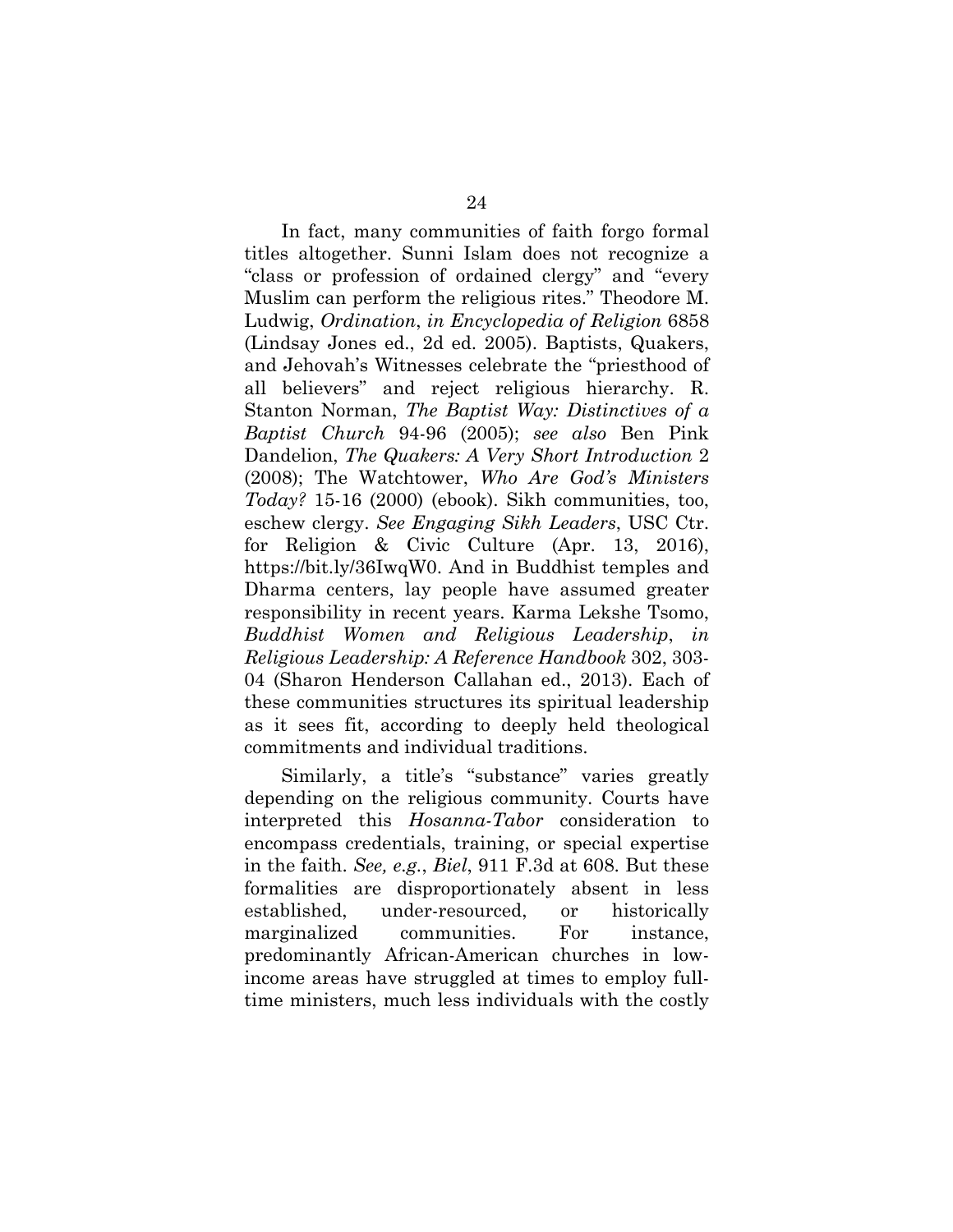academic credentials and well-established certifications present in *Hosanna-Tabor*. *See* Gunnar Myrdal, *The Black Church in America* 257, 259 (Hart M. Nelsen et al. eds., 1971) (explaining that limited resources make it difficult to justify expensive training, and the average preacher may not have much more religious education than his congregation).

As another example, Hinduism is still growing in the United States, despite being one of the oldest extant world religions. Amanda Lucia, *Hinduism in America*, *in Oxford Research Encyclopedia of Religion* 671, 673 (2017). Traditionally, Hindu leaders train in mathas (monasteries)—studying Sanskrit, learning to perform worship ceremonies, and memorizing liturgical texts. Deepak Sarma, *The Asian Religious Context: Focus on Hinduism*, *in Religious Leadership: A Reference Handbook*, *supra*, at 74, 76. But since mathas take significant resources to operate, North America contains very few, and those that do exist are all run by one particular denomination. *Id.* Thus, in many American Hindu communities, "novice 'lay' experts" take on leadership roles. *Id.* While these ministers may lack theological training at accredited institutions, they no less function as the leaders, communicators, and consolers of their faithful.

Finally, a religious community's view on what constitutes "holding out" either oneself or an employee as a minister could diverge substantially from a secular court's expectations. As just one example, certain Protestant denominations believe in absolute separation of church and state, such that their ministers have historically refrained from taking a tax exemption. James E. Wood, *Churches and Tax Exemption*, 11 J. Church & St. 197, 197-98 (1969). But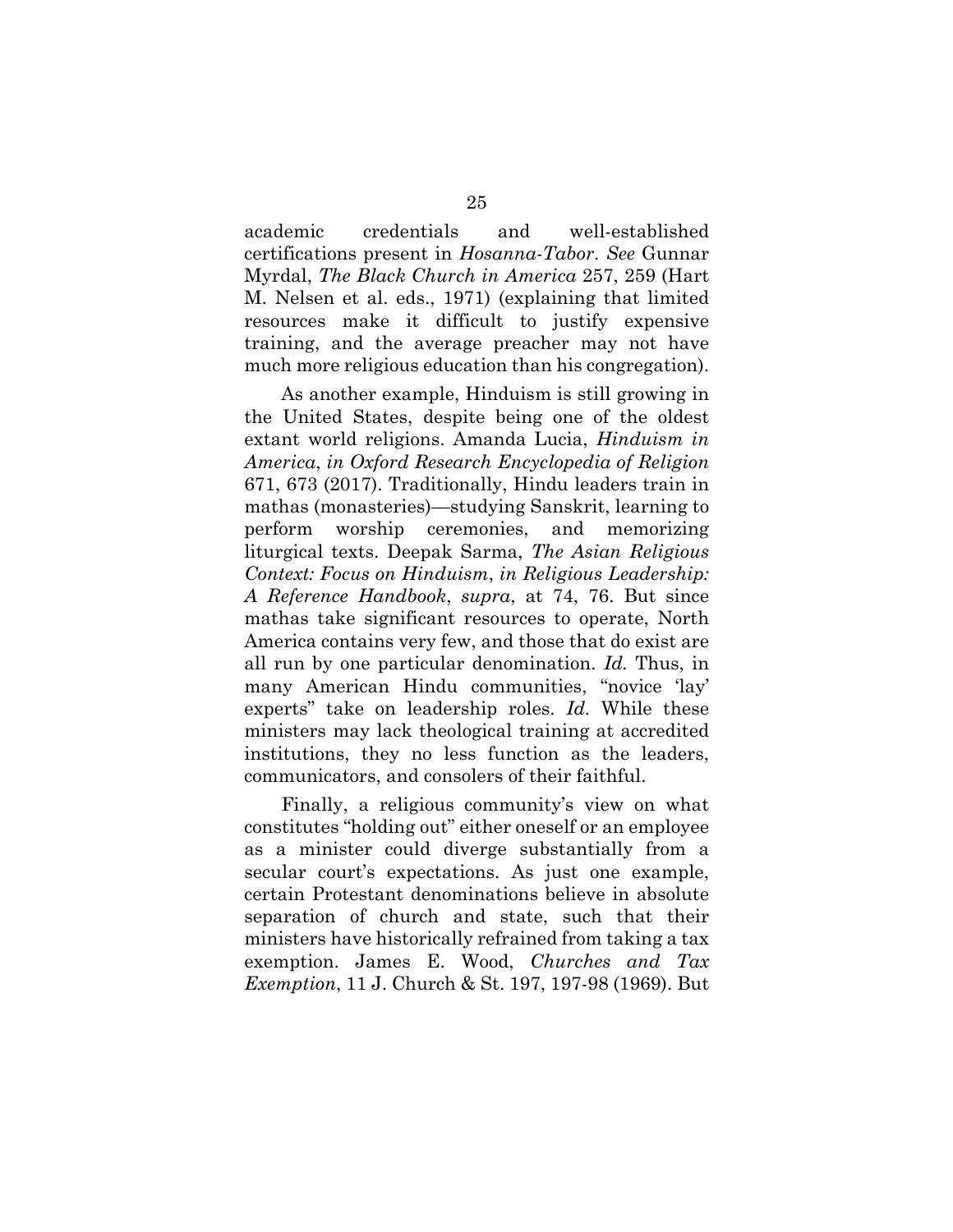the Ninth Circuit contended it cut against ministerial status that Ms. Biel "claimed no benefits available only to ministers"—in contrast to Ms. Perich, who claimed a special housing allowance. *Biel*, 911 F.3d at 609. Ironically, under such a rigid approach, these denominations' insistence on separation of church and state would actually invite the very governmental interference they fear.

Religious communities, as "a requirement of the social nature both of man and of religion itself," rightfully claim the freedom to "govern themselves according to their own norms." Pope Paul VI, *Dignitatis Humanae*, *supra*, ¶ 4. All such communities should therefore have the right to select their ministers, not just faith traditions that conform to a particular understanding of religion.

In particular, a formalistic test for the ministerial exception would deny minority faiths equal treatment and pressure them to change their practices and beliefs simply to exercise their constitutional rights. Courts should instead continue to take a functioncentered approach that respects faith communities' unique structural and theological decisions.

\* \* \* \*